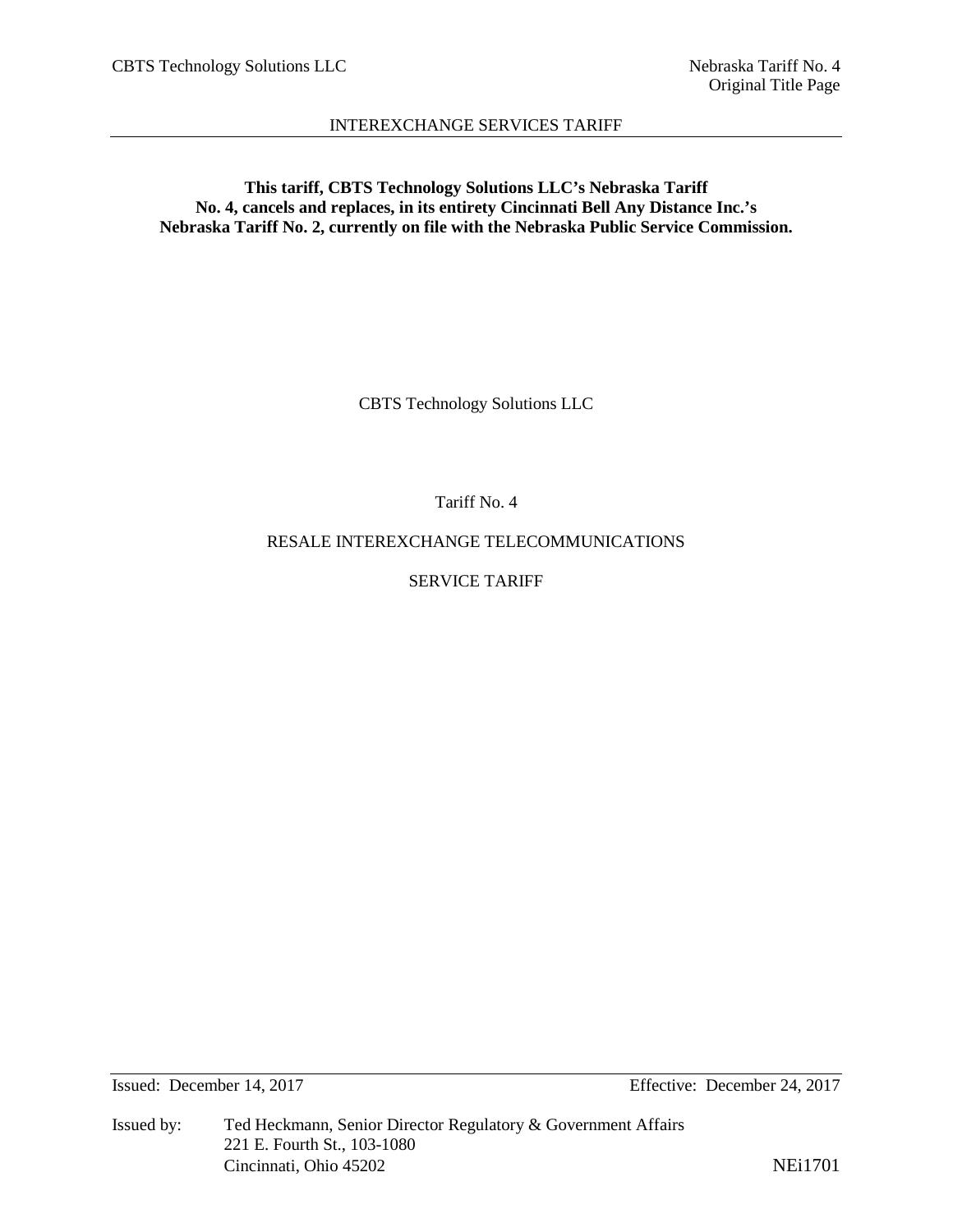#### **CHECK SHEET**

Pages of this tariff, as indicated below, are effective as of the date shown at the bottom of the respective pages. Original and revised pages, as named below, comprise all changes from the original tariff and are currently in effect as of the date on the bottom of this page.

| <b>PAGE</b>              | <b>REVISION</b> |        | <b>PAGE</b> | <b>REVISION</b> |        | <b>PAGE</b> | <b>REVISION</b> |
|--------------------------|-----------------|--------|-------------|-----------------|--------|-------------|-----------------|
| Title                    | Original        | $\ast$ | 33          | Original        | $\ast$ |             |                 |
| $\,1$                    | Original        | $\ast$ | 34          | Original        | $\ast$ |             |                 |
| $\overline{c}$           | Original        | $\ast$ | 35          | Original        | $\ast$ |             |                 |
| 3                        | Original        | $\ast$ | 36          | Original        | $\ast$ |             |                 |
| $\overline{\mathcal{L}}$ | Original        | $\ast$ | 37          | Original        | $\ast$ |             |                 |
| 5                        | Original        | $\ast$ | 38          | Original        | $\ast$ |             |                 |
| 6                        | Original        | $\ast$ | 39          | Original        | $\ast$ |             |                 |
| $\overline{7}$           | Original        | $\ast$ | 40          | Original        | $\ast$ |             |                 |
| 8                        | Original        | $\ast$ | 41          | Original        | $\ast$ |             |                 |
| 9                        | Original        | $\ast$ |             |                 |        |             |                 |
| 10                       | Original        | $\ast$ |             |                 |        |             |                 |
| 11                       | Original        | $\ast$ |             |                 |        |             |                 |
| 12                       | Original        | ∗      |             |                 |        |             |                 |
| 13                       | Original        | $\ast$ |             |                 |        |             |                 |
| 14                       | Original        | $\ast$ |             |                 |        |             |                 |
| 15                       | Original        | $\ast$ |             |                 |        |             |                 |
| 16                       | Original        | $\ast$ |             |                 |        |             |                 |
| 17                       | Original        | $\ast$ |             |                 |        |             |                 |
| 18                       | Original        | $\ast$ |             |                 |        |             |                 |
| 19                       | Original        | $\ast$ |             |                 |        |             |                 |
| 20                       | Original        | $\ast$ |             |                 |        |             |                 |
| 21                       | Original        | $\ast$ |             |                 |        |             |                 |
| 22                       | Original        | $\ast$ |             |                 |        |             |                 |
| 23                       | Original        | $\ast$ |             |                 |        |             |                 |
| 24                       | Original        | $\ast$ |             |                 |        |             |                 |
| 25                       | Original        | $\ast$ |             |                 |        |             |                 |
| 26                       | Original        | $\ast$ |             |                 |        |             |                 |
| 27                       | Original        | $\ast$ |             |                 |        |             |                 |
| 28                       | Original        | ∗      |             |                 |        |             |                 |
| 29                       | Original        | $\ast$ |             |                 |        |             |                 |
| 30                       | Original        | $\ast$ |             |                 |        |             |                 |
| 31                       | Original        | $\ast$ |             |                 |        |             |                 |
| 32                       | Original        | $\ast$ |             |                 |        |             |                 |
|                          |                 |        |             |                 |        |             |                 |

\* - indicates those pages included with this filing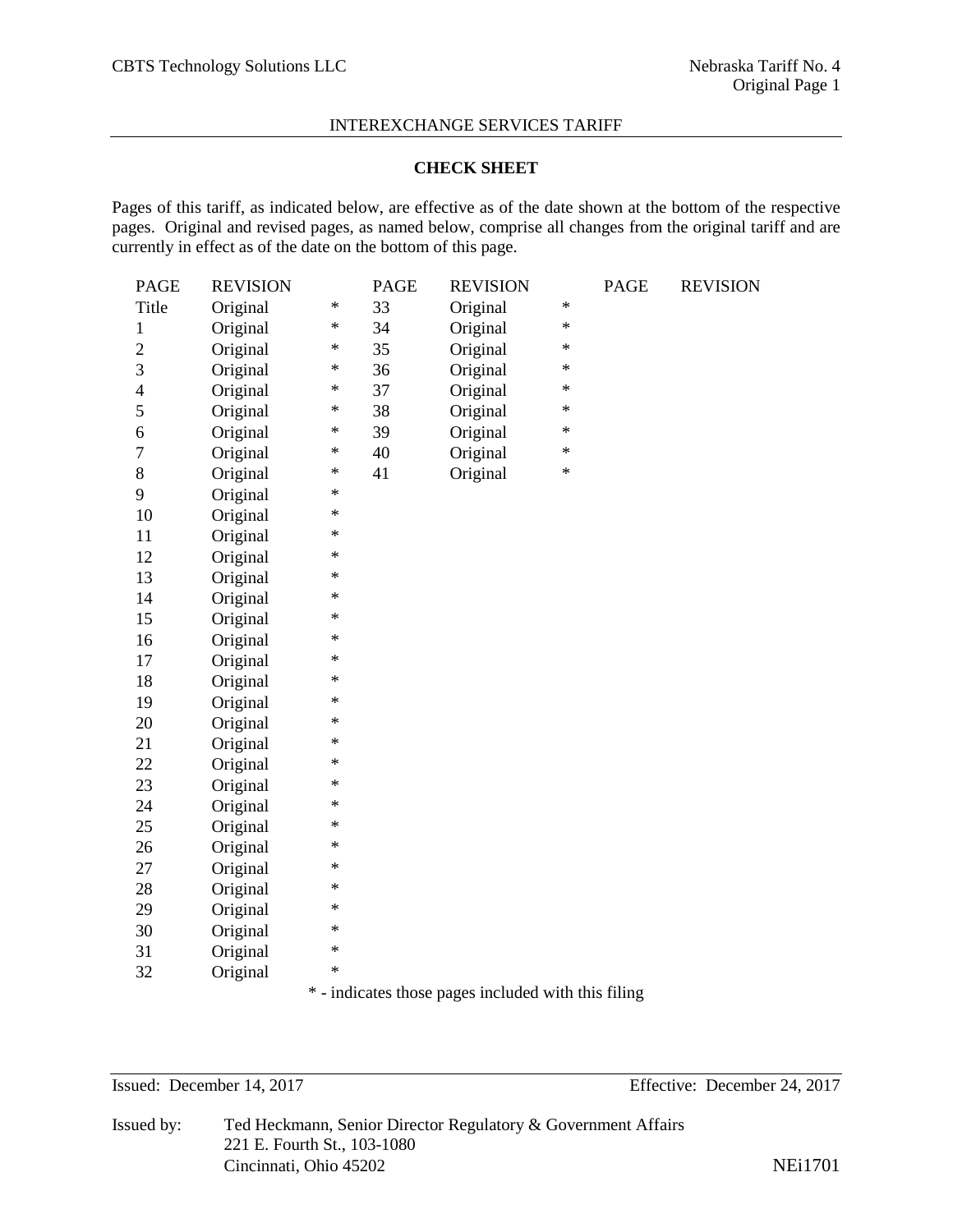# **TABLE OF CONTENTS**

Effective: December 24, 2017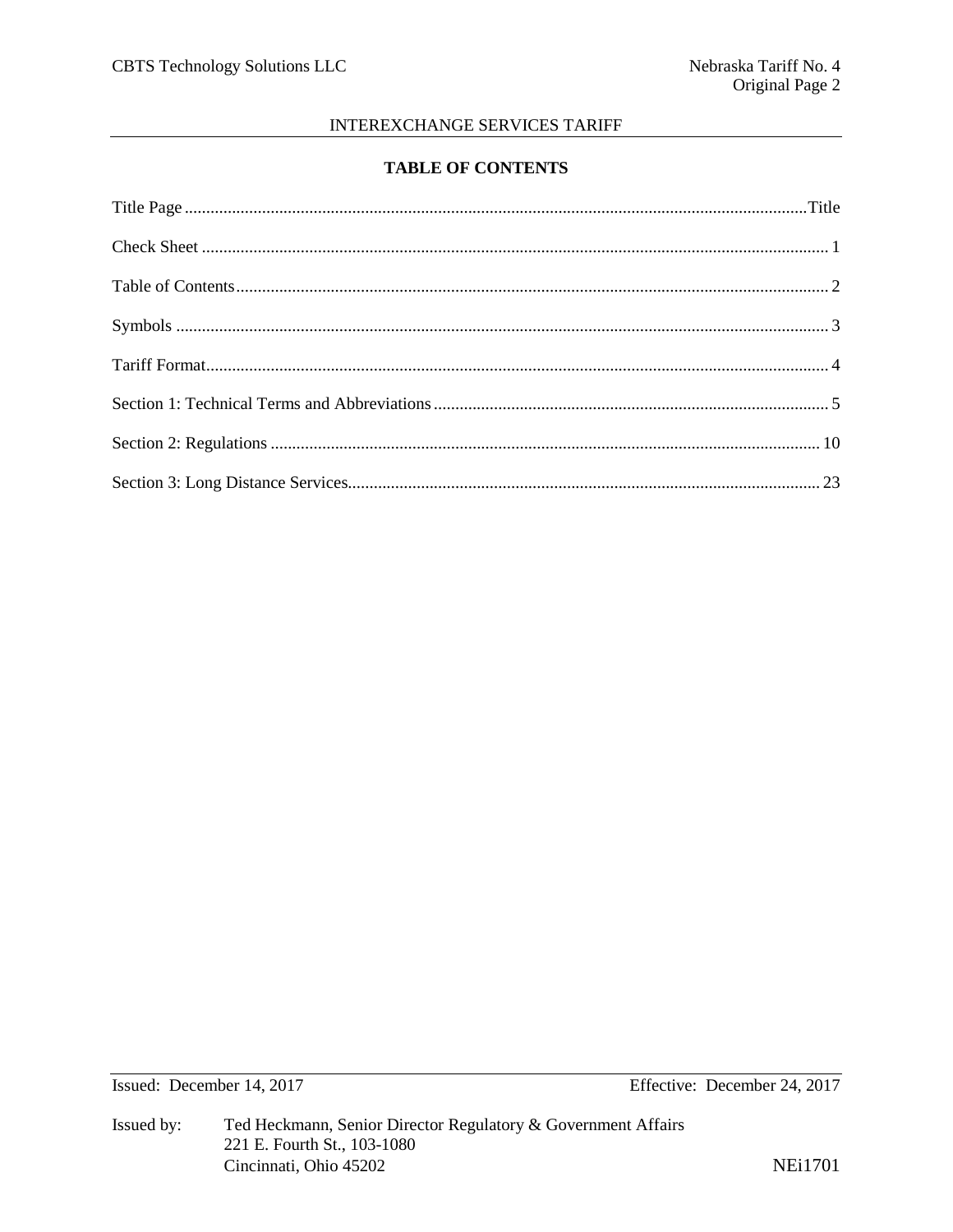#### **SYMBOLS**

The following are the only symbols used for the purposes indicated below:

- C Change in regulation or rate structure.
- D Delete or discontinue
- I Increase in rate.
- M Moved from another tariff location.
- N New rate or regulation.
- R Reduction in rate.
- T Change in text or regulation but no change in rate or charge.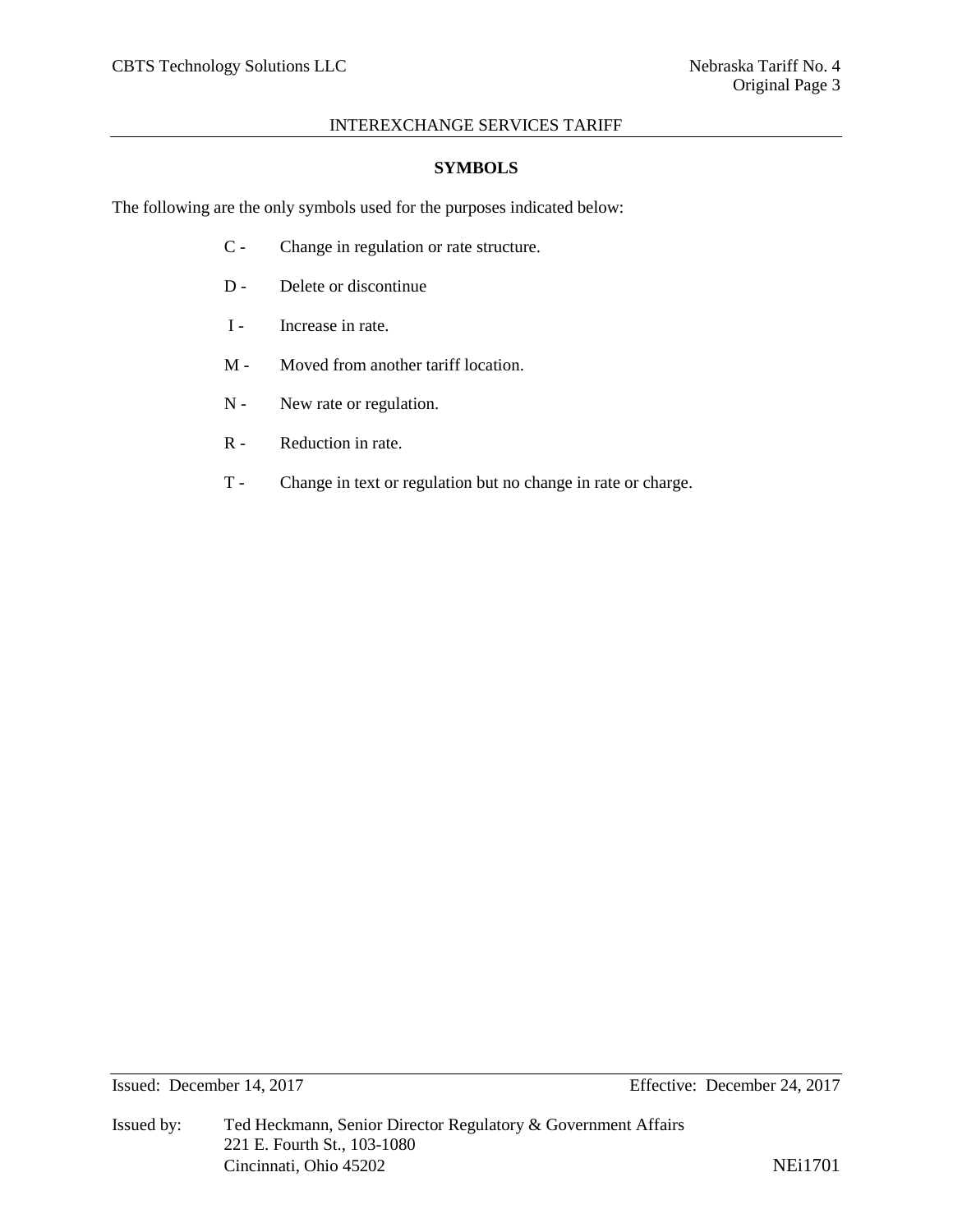# **TARIFF FORMAT**

- **A. Page Numbering** Page numbers appear in the upper right corner of the sheet. Pages are numbered sequentially. However, new pages are occasionally added to the tariff. When a new page is added between existing pages with whole numbers, a decimal is added. For example, a new page added between pages 34 and 35 would be page 34.1.
- **B. Page Revisions** Revision numbers also appear in the upper right corner of the page. These numbers are used to determine the most current page version on file with the Commission. For example, 4th Revised Page 34 cancels the 3rd Revised Page 34. Consult the check sheet for the page currently in effect.
- **C. Paragraph Numbering Sequence** There are nine levels of paragraph coding. Each level of coding is subservient to its next higher level of coding.
	- 2 2.1 2.1.1 2.1.1.A 2.1.1.A.1 2.1.1.A.1.(a) 2.1.1.A.1.(a).I  $2.1.1.A.1.(a).I.(i)$
- **D. Check Sheet** When a tariff is filed with the commission, an updated check sheet accompanies the filing. The check sheet lists the tariff pages, with a cross reference to the current revision number. When new sheets are added, the check sheet is changed to reflect the revision. All revisions made in a given filing are designated by an asterisk (\*). There will be no other symbols used on this sheet if these are the only changes made. The tariff user should refer to the latest check sheet to find out if a particular page is the most current on file with the Commission.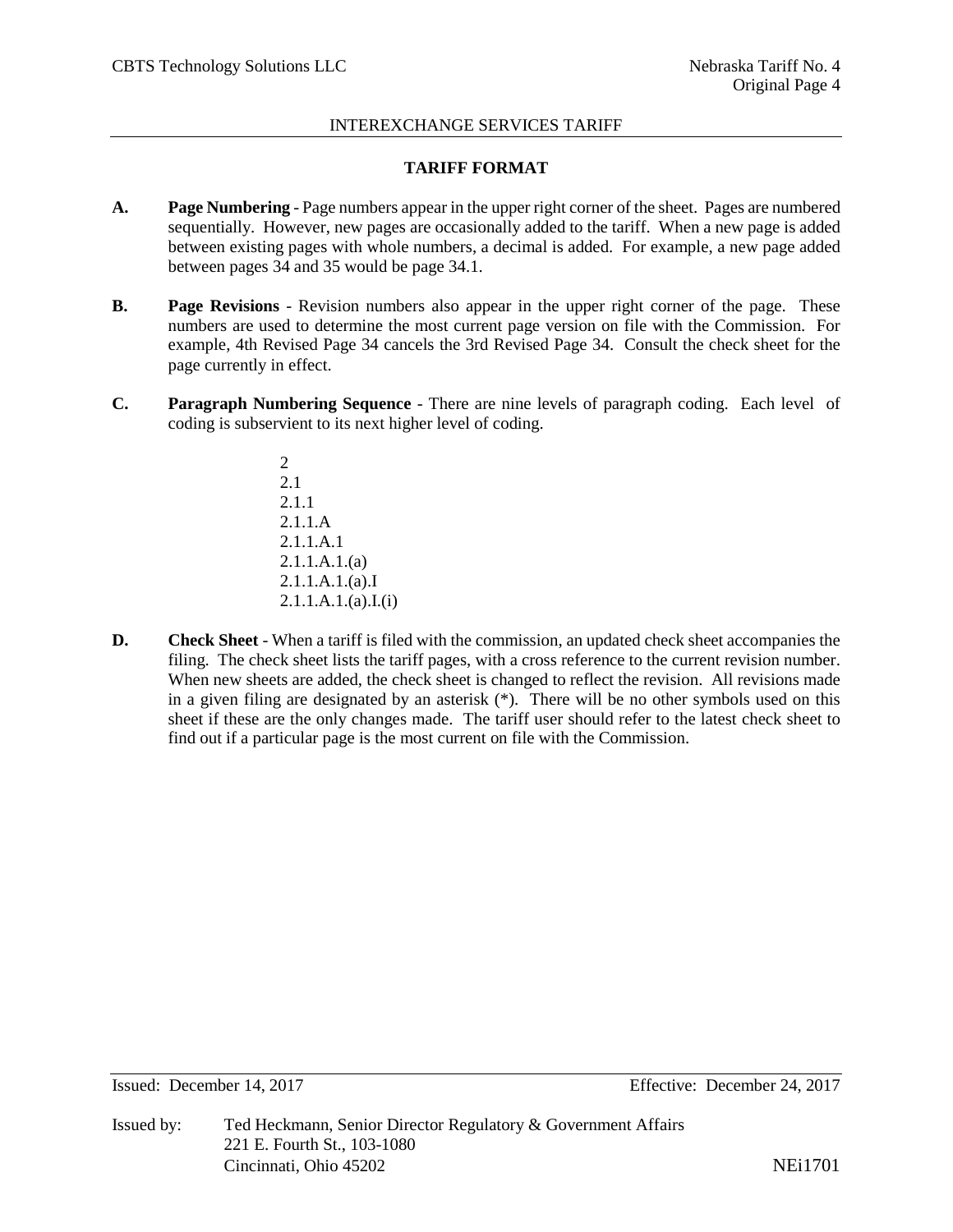## **SECTION 1 - TECHNICAL TERMS AND ABBREVIATIONS**

#### **1.1 Definitions**

**Application for Service** - a standard order form which includes all pertinent billing, technical and other descriptive information which will enable the carrier to provide the communication service.

**Business Customer** - any Customer of the Company who is not a Residential Customer as described herein.

**ASR (Access Service Request)** - Service order processed to the underlying local exchange or interexchange carrier.

**Authorization Code** - a numerical code, one or more of which are assigned to a customer to enable a reseller to identify use of service on its account and to bill the customer accordingly for such service. Multiple authorization codes may be assigned to a customer to identify individual users or groups of users on its account.

**Authorized User** - a person, firm, corporation or other entity authorized by the customer to receive or send communications.

**Automatic Dialing Device** - an apparatus provided by the carrier which, when attached to customer's telephone equipment, dials the carrier's facilities, emits an authorization code, and forwards the called number to the carrier's facilities.

**Bandwidth** - the total frequency band allocated for a channel.

**Busy Hour** - the two consecutive half hours during which the greatest volume of traffic is handled.

**Cancellation of Order** - a customer-initiated request to discontinue processing a service order, either in part or in its entirety, prior to its completion.

**Carrier** - CBTS Technology Solutions LLC, unless specifically stated otherwise.

**Casual Caller** – A caller that has not affirmatively selected the Company as its choice of a long distance service provider in advance of placing a long distance call.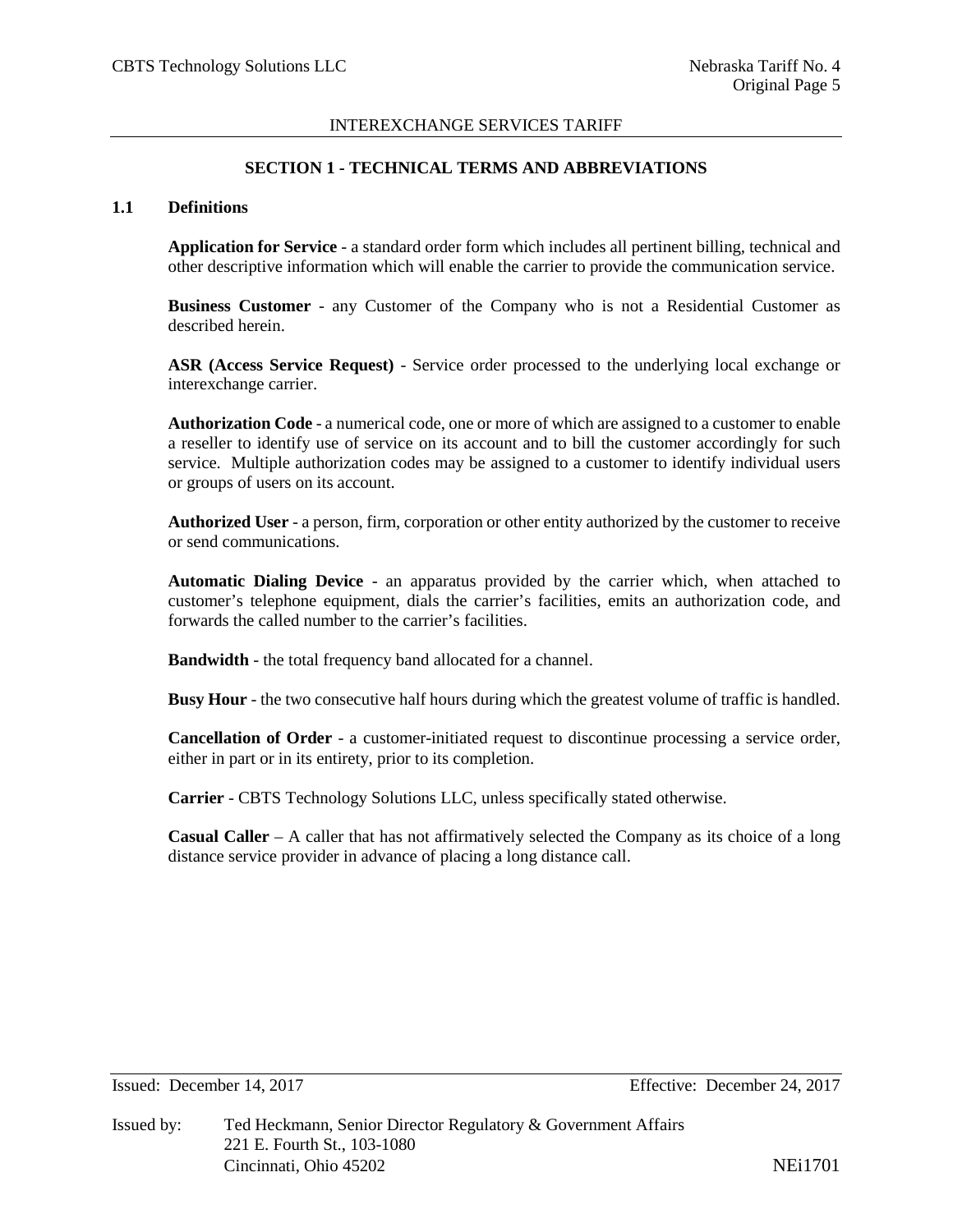#### **SECTION 1 - TECHNICAL TERMS AND ABBREVIATIONS, (CONT'D.)**

#### **1.1 Definitions:**, **(Cont'd.)**

**Company** - CBTS Technology Solutions LLC, sometimes referred to as "carrier."

**Completed Calls** - calls answered at the distance end. If a customer is charged for an incomplete call, the Company will issue a one minute credit upon the customer's request.

**Custom Account Coding** - key, legend or table created by the customer for a unique project or account numbers for its private use.

**Customer** - the person, firm, corporation or other entity that orders or uses service and is responsible for payment of the rates and charges under a contract or this tariff.

**Customer Premises Equipment** - communications equipment located at the customer's premises. Such equipment may be provided by the customer or by The Company.

**Day Rate Period** - unless otherwise specified in this tariff, the Day Rate Period applies during the hours of 8:00 a.m. to, but not including 5:00 p.m., Monday through Friday.

**Dedicated Port** - a port on reseller's switch which is dedicated, at extra charge, to customer's exclusive use, and which is connected to the customer's premises by a private line furnished by the customer or the customer's serving local exchange company.

**Delinquent or Delinquency** - an account for which a bill or payment agreement for services or equipment has not been paid in full on or before the due date. Amounts due and unpaid after the due date may be subject to a late payment charge.

**Disconnect** - to render inoperable or to disable circuitry thus preventing outgoing and incoming toll communications service.

**Dialed Number Information Service (DNIS)** - A toll free service option, under which Carrier electronically transmits to Customer, identifying digits (up to 10 digits) that indicate which number was dialed when multiple numbers terminate on the same trunk group.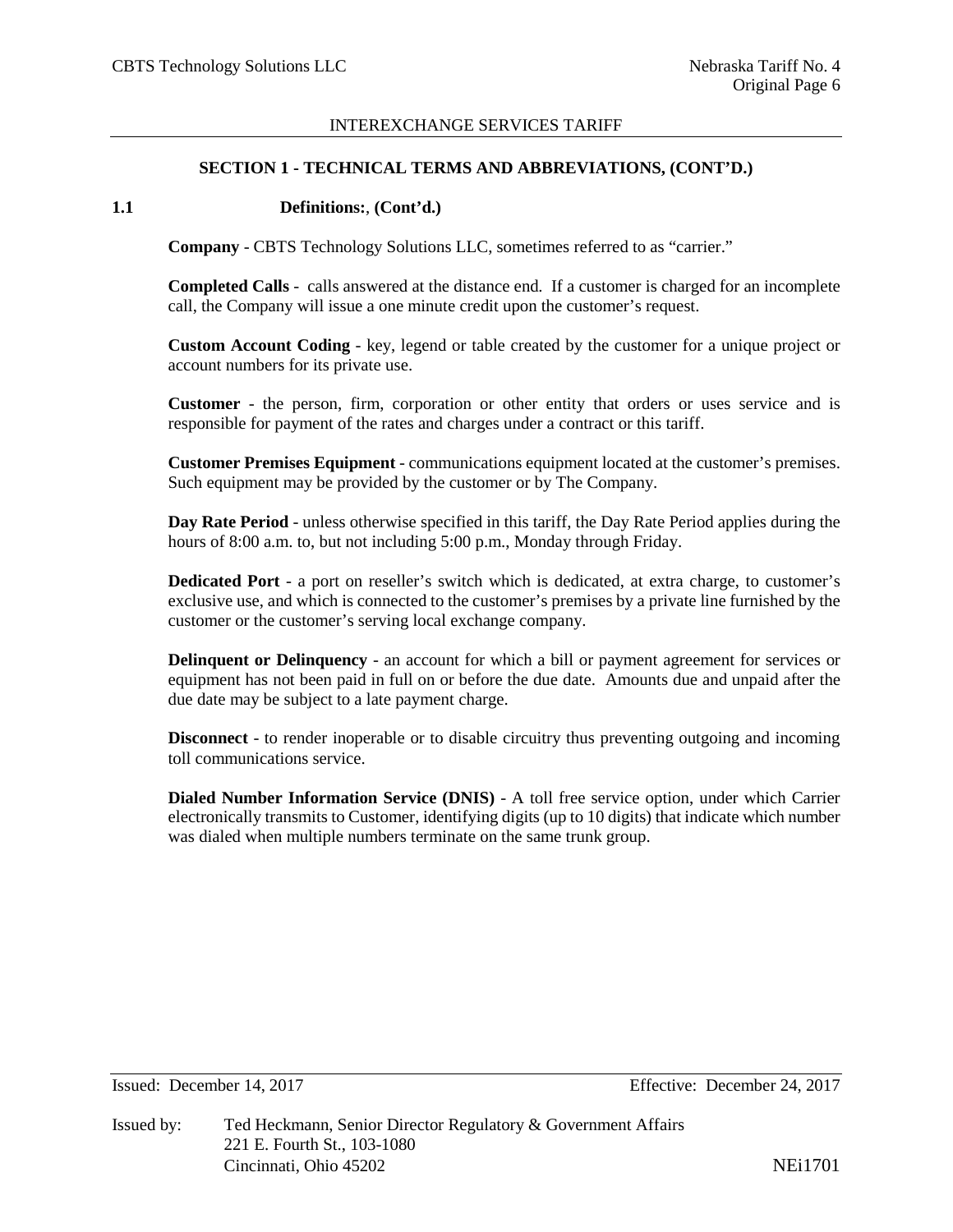#### **SECTION 1 - TECHNICAL TERMS AND ABBREVIATIONS, (CONT'D.)**

#### **1.1 Definitions:**, **(Cont'd.)**

**Evening Rate Period** - unless otherwise specified in this tariff, the Evening Rate Period applies during the hours of 5:00 p.m. to, but not including 11:00 p.m., Sunday through Friday.

**Excessive Call Attempt** - a customer attempt to call over the carrier's network using an invalid authorization code during a measured 15 minute period, within which 10 or more incomplete call attempts are made by the customer from the same customer line, and where those attempts do not complete because the customer has not used a valid authorization code.

**Expedite** - The best effort acceleration of the installation date in advance of commitment date provided by the Company.

**Holidays** - for the purposes of this tariff recognized holidays are New Year's Day, Memorial Day, Independence Day, Labor Day, Thanksgiving Day and Christmas day.

**Holiday Rate Period** - the evening rate will apply to calls made on the Company recognized holidays, provided, however, that calls made on holidays during the Night/Weekend Rate Period shall be billed at the lower of the Evening Rate and the Night/Weekend Rate.

**Interexchange Utility** - a utility, resale carrier or other entity that provides intrastate telecommunications services and facilities between exchanges within the state, without regard to how such traffic is carried. A local exchange utility that provides exchange service may also be considered an interexchange utility.

**Local Distribution Area** - metropolitan locations served by the Company which have been defined by the local exchange telephone company as a local calling area under its local exchange tariff.

**Measured Use Service** - the provision of long distance measured time communications telephone service to customers who access the carrier's services at its switching and call processing equipment by means of access facilities obtained from another carrier by the customer or otherwise provided at its own expense (the customer is responsible for arranging for the access line).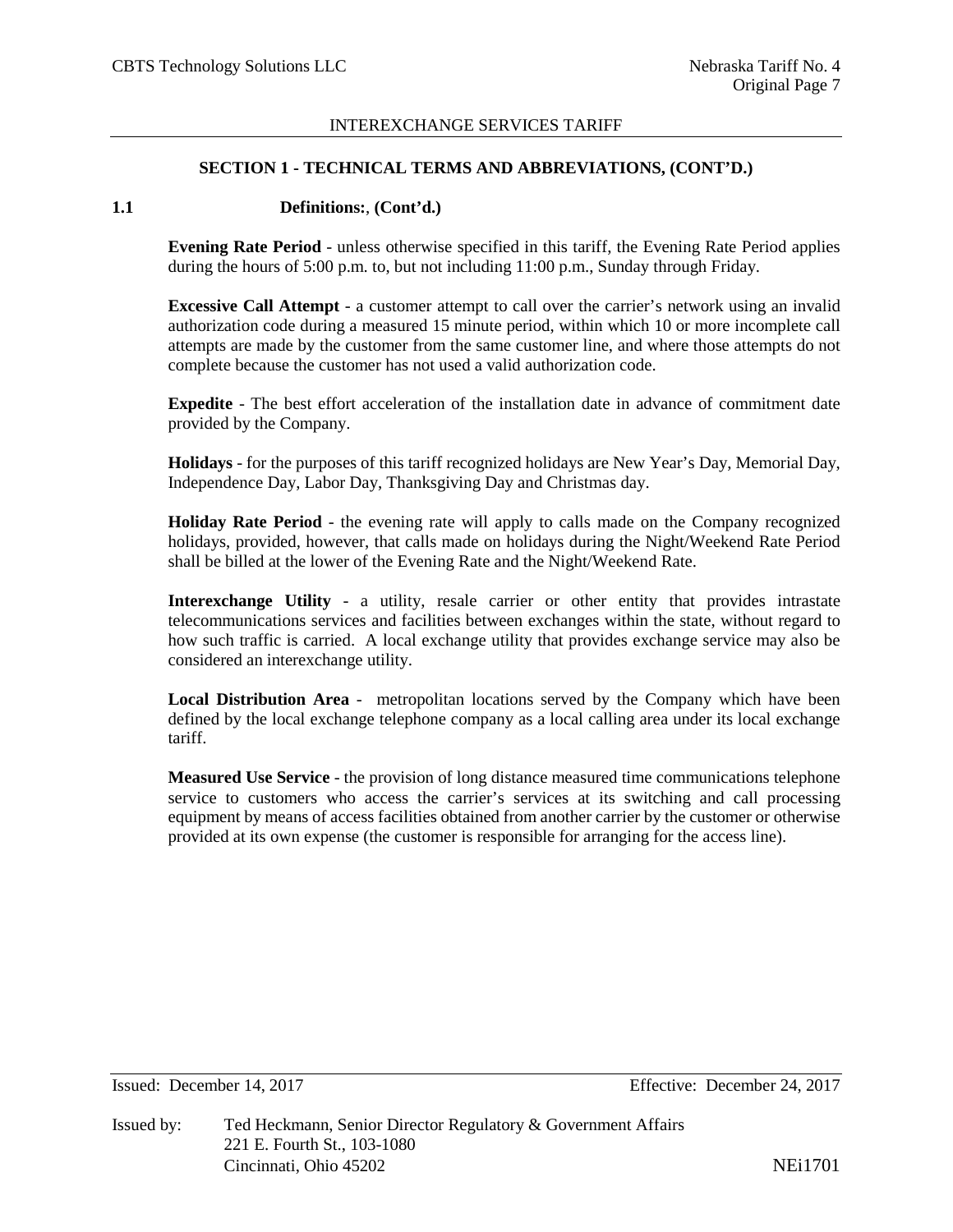#### **SECTION 1 - TECHNICAL TERMS AND ABBREVIATIONS, (CONT'D.)**

#### **1.1 Definitions:**, **(Cont'd)**

**Message** - a completed telephone call by a customer or end user.

**Network Terminal** - any location where the Company provides services described herein.

**Night/Weekend Rate Period** - unless otherwise specified in this tariff, the Night/Weekend Rate Period applies during the hours of 11:00 p.m. to, but not including 8:00 a.m., Monday through Friday; all day Saturday; and from 8:00 a.m. to, but not including 5:00 p.m. Sunday.

**Normal Business Hours** - the hours of 8:00 a.m. to 5:00 p.m., Monday through Friday, excluding holidays.

**Physical Change** - the modification of a circuit, dedicated access line, or port at the request of the customer requiring an actual material change.

**Post-engineering** - After provisioning of service elements.

**Pre-engineering** - Prior to provisioning of service elements.

**Premises** - the space occupied by an individual customer in a building, in adjoining buildings occupied entirely by that customer, or on contiguous property occupied by the customer separated only by a public thoroughfare, a railroad right of way or a natural barrier.

**Rate** - money, charge, fee or other recurring assessment billed to customers for services or equipment.

**Residential Customer** - For the purpose of this tariff, a Residential Customer is a Customer of the Company whose primary use of the Company's service is for personal use in a house, apartment or other residential dwelling. A Residential Customer is also a Customer who accesses the Company's service using an access line that has not been assigned a business class of service by the local service provider.

**Routing Function** - terminating number for toll free service may be designated by time of day, day of the week, region of originating ANI or percentage of calls.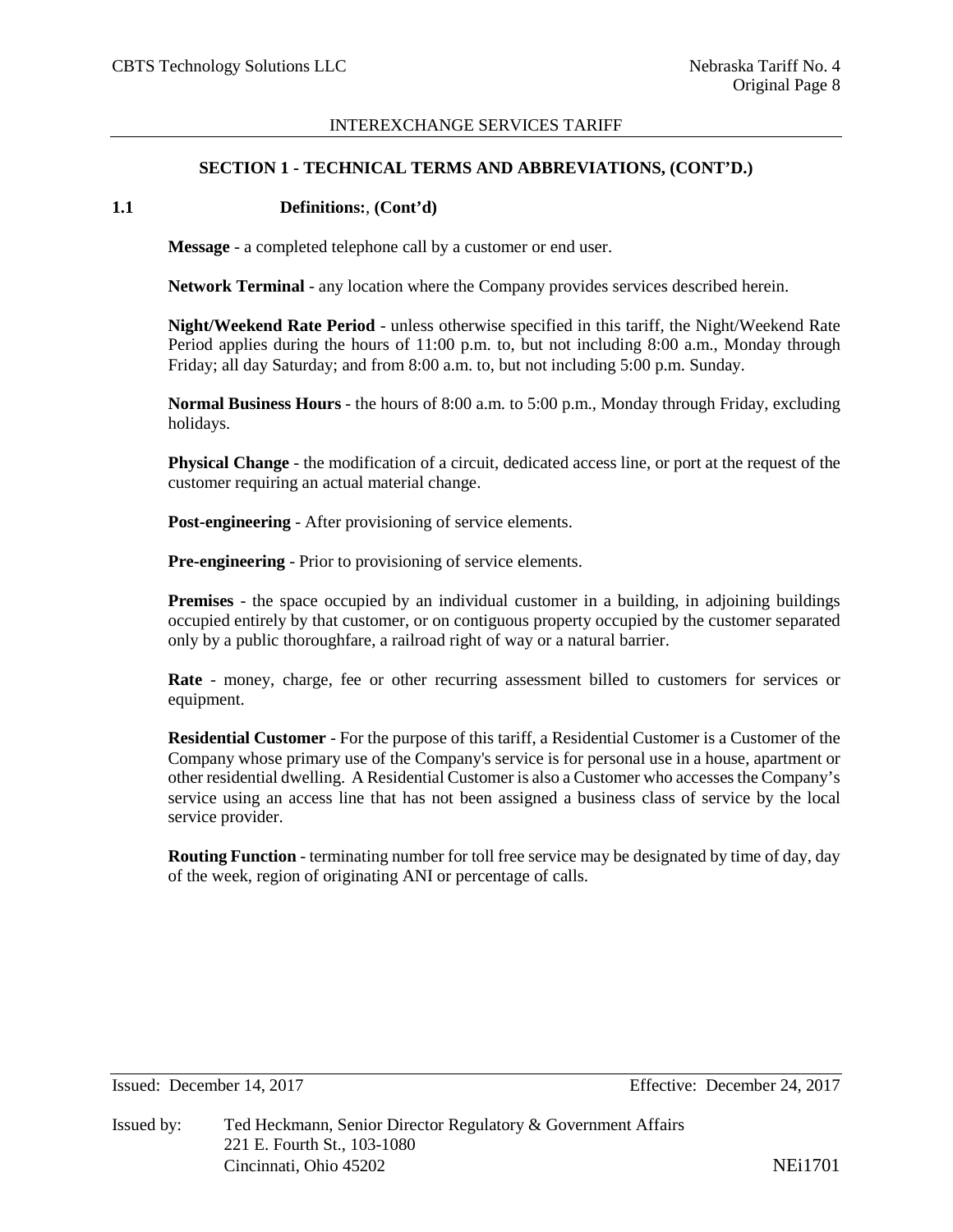#### **SECTION 1 - TECHNICAL TERMS AND ABBREVIATIONS, (CONT'D.)**

#### **1.1 Definitions:**, **(Cont'd.)**

**Suspension** - temporary disconnection or impairment of service which disables either outgoing or incoming toll communications services provided by the Company.

**Speed Number** - a signaling arrangement by which a customer may elect to dial a pre-programmed four-digit number in place of a designated ten-digit number.

**Terminal Equipment** - telephone instruments, including pay telephone equipment, the common equipment of large and small key and PBX systems and other devices and apparatus, and associated wiring, which are intended to be connected electrically, acoustically or inductively to the telecommunication system.

**Toll Free Service** - a service that provides long distance calling to a predesignated destination where charges are the responsibility of the call terminated party.

**United States** - the forty-eight contiguous United States and the District of Columbia.

**Validated Account Codes** - account codes that have restricted access.

#### **1.2 Abbreviations**:

**CPE** - Customer Premises Equipment **LATA** - Local Access and Transport Area **LDA** - Local Distribution Area **LEC** - Local Exchange Carrier **MTS** - Message Telecommunications Service **NSF** - Non-sufficient funds **PBX** - Private Branch Exchange **SAL** - Special Access Line **V&H** - Vertical and Horizontal Coordinates **WATS**- Wide Area Telephone Service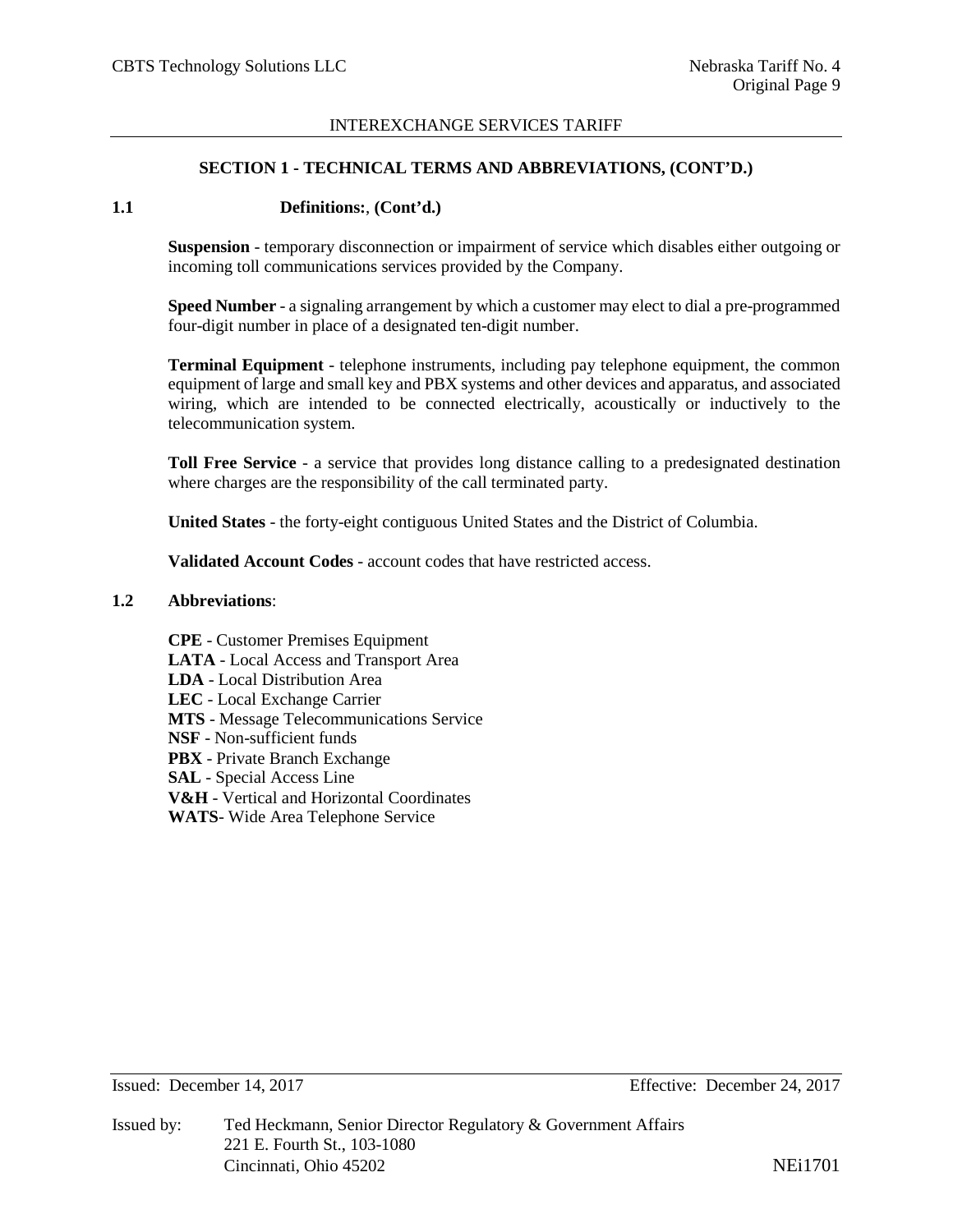## **SECTION 2 - REGULATIONS**

## **2.1 Undertaking of the Company**

The Company provides long distance message telecommunications service to customers for their direct transmission of voice, data and other types of telecommunications.

Communications originate when the customer accesses the Company directly or through the facilities of another carrier via one or more access lines, equal access or on a dial-up basis. The Company may act as the customer's agent for ordering access connection facilities provided by other carriers or entities when authorized by the customer, to allow connection of a customer's location to the Company's network. The customer shall be responsible for all charges due for such service arrangements.

The Company's services are provided on a monthly basis, unless otherwise stated in this tariff. Services are available twenty-four (24) hours per day, seven (7) days per week.

### **2.2 Limitations on Service**

- **2.2.1** Service is offered subject to the availability of the necessary facilities and/or equipment and subject to the provisions of this tariff.
- **2.2.2** The Company reserves the right to discontinue furnishing service upon written notice, when necessitated by conditions beyond its control or when the customer is using the service in violation of the provisions of this tariff or in violation of the law.
- **2.2.3** To the extent that any conflict arises between the terms and conditions of a service agreement or other contract and the terms and conditions of this tariff, the tariff shall prevail.
- **2.2.4** Title to all equipment provided by the Company under this tariff remains with the Company.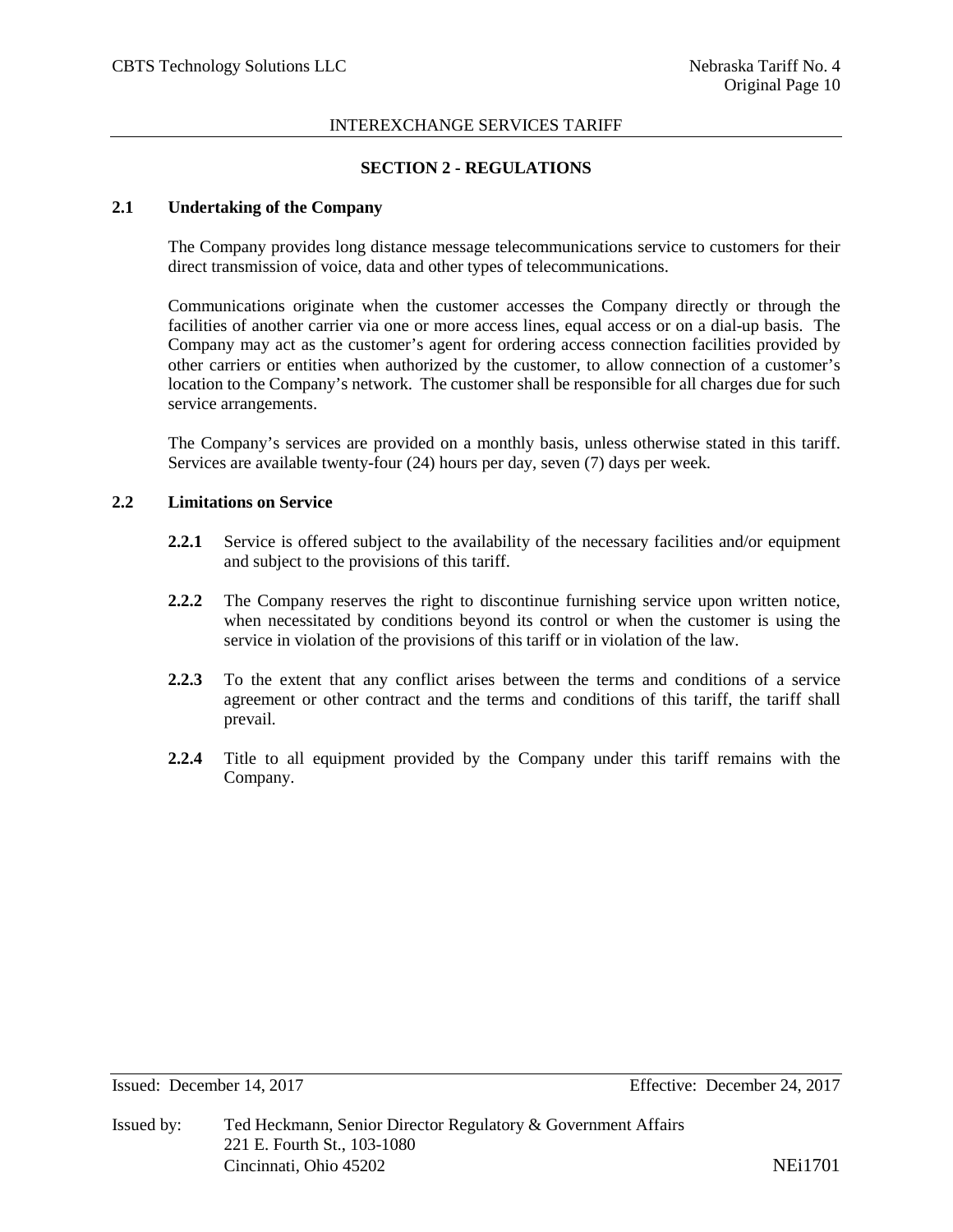## **SECTION 2 - REGULATIONS, (CONT'D.)**

#### **2.2 Limitations on Service, (Cont'd.)**

- **2.2.5** The customer may not transfer or assign the use of service provided under this tariff except with the prior written consent of the Company. Such transfer or assignment shall only apply where there is no interruption in the use or location of the service, and all regulations and conditions contained in this tariff, as well as all conditions for service, shall apply to all such permitted assignees or transferees.
- **2.2.6** Customer may request Carrier to assign one or more sub-accounts for billing purposes, and to direct sub-account invoices to customer's affiliates or other designated entities for payment. Such requests shall not affect the liability of the customer, who shall remain solely liable to the Company for payment of all invoices for service requested and obtained by customer, whether invoiced by the Company to the customer, the customer's affiliates, or other designated entities.

#### **2.3 Use of Service**

Service may not be used for any unlawful purposes or for any purpose for which any payment or other compensation is received by the customer, except where the customer is a duly authorized and regulated common carrier.

#### **2.4 Limitation of Liability**

**2.4.1** In view of the fact that the customer has exclusive control of its communications over the facilities furnished by the Company, and other uses for which facilities may be furnished by the Company, and because of the unavoidableness of errors incident to the services and to the use of such facilities of the Company, the services and facilities furnished by the Company are subject to the regulations and limitations specified herein.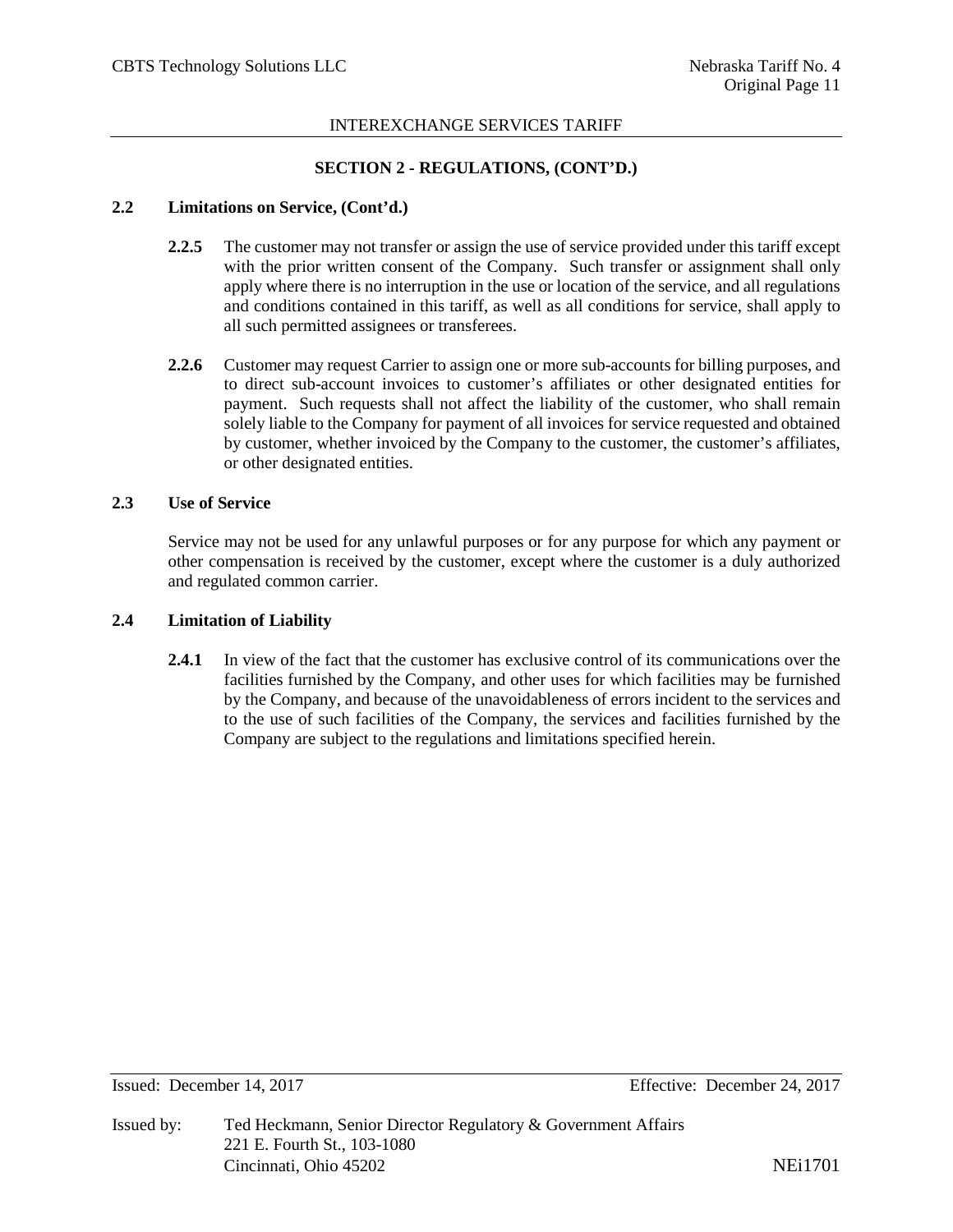## **SECTION 2 - REGULATIONS, (CONT'D.)**

#### **2.4 Limitation of Liability, (Cont'd.)**

- **2.4.2** The Company's failure to provide or maintain facilities under this tariff shall be excused by labor difficulties, governmental orders, civil commotions, acts of God and other circumstances beyond the Company's reasonable control, subject to the interruption allowance provisions under this tariff.
- **2.4.3** Defacement of premises No liability shall attach to the Company by reason of any defacement or damage to the customer's premises resulting from the existence of the Company's equipment or facilities on such premises, or by the installation or removal thereof, when such defacement or damage is not the result of the negligence of the Company or its employees.
- **2.4.4** Indemnification The Company's liability, if any, for its gross negligence or willful misconduct is not limited by this tariff. With respect to any other claim or suit by a customer or by any others, the customer indemnifies and saves harmless the Company against claims, losses or suits for injury to or death of any person, or damage to any property which arises from the use, placement or presence of the Company's equipment, facilities and associated wiring of the customer's premises and further the customer indemnifies and saves harmless the Company against claims for libel, slander, invasion of privacy or the infringement of copyright arising directly or indirectly from the material transmitted over the facilities of the Company or the use thereof by the customer; against claims for infringement of patents arising from combining with or using in connection with, facilities furnished by the Company and apparatus, equipment and systems provided by the customer; and against all other claims arising out of any act or omission of the customer in connection with the services or facilities provided by the Company. No agents or employees of other carriers shall be deemed to be agents or employees of the Company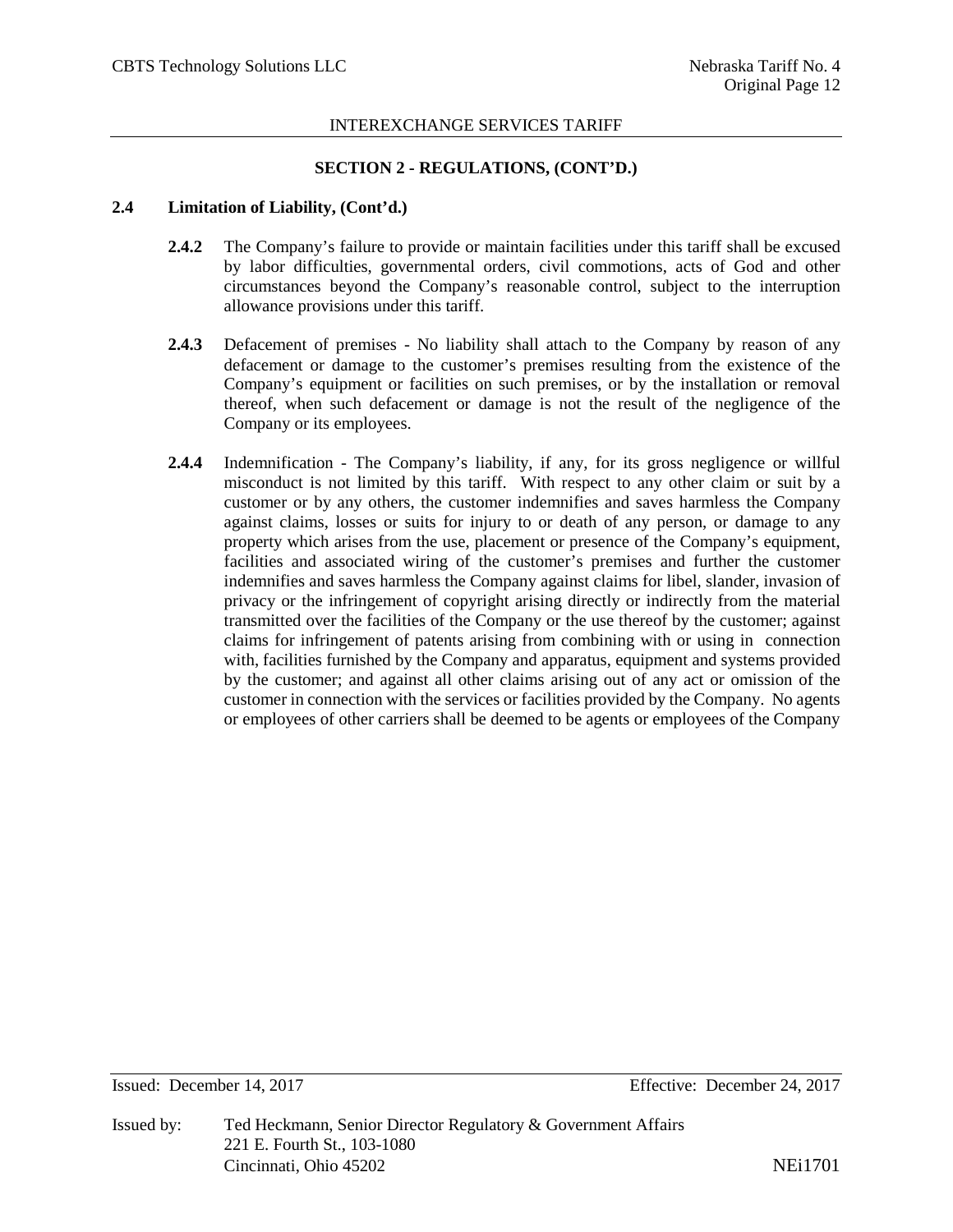## **SECTION 2 - REGULATIONS, (CONT'D.)**

## **2.4 Limitation of Liability**, **(Cont'd**.)

- **2.4.5** The Company's liability, if any, for its gross negligence or willful misconduct is not limited by this tariff. With respect to any other claim or suit, by a customer or any others, for damages arising out of mistakes, omissions, interruptions, delays or errors, or defects in transmission occurring in the course of furnishing service hereunder, the Company's liability, if any, shall not exceed an amount equivalent to the proportionate charge to the customer for the period of service during which such mistake, omission, interruption, delay, error, or defect in transmission or service occurs and continues. This liability shall be in addition to any amounts that may otherwise be due to the customer under this tariff as an allowance for interruptions. However, any such mistakes, omission, interruptions, delays, errors, or defects in transmission or service which are caused or contributed to by the negligence or willful act of the customer, or authorized user, or joint user, or which arise from the use of customer provided facilities or equipment shall not result in the imposition of any liability whatsoever upon the Company.
- **2.4.6** The Company shall not be liable for any damages, including usage charges, that the customer may incur as a result of the unauthorized use of authorization codes or communications equipment. The unauthorized use of communications equipment includes, but is not limited to, the placement of calls from the customer's premises, and the placement of calls through equipment controlled and/or provided by the customer, that are transmitted over the Company's network without the authorization of the customer. The customer shall be fully liable for all such usage charges.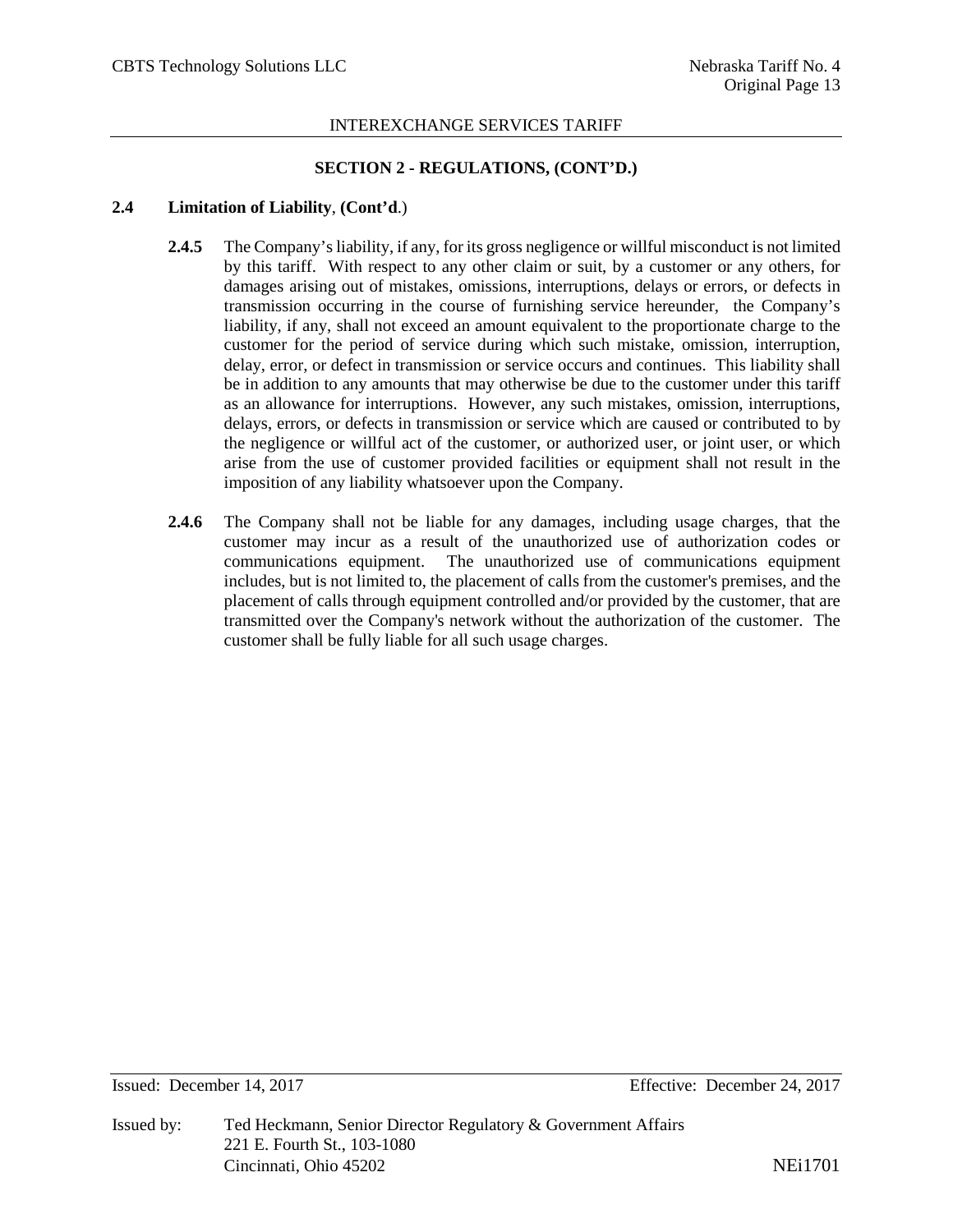## **SECTION 2 - REGULATIONS, (CONT'D.)**

#### **2.5 Interruption of Service**

- **2.5.1** If a customer's service is interrupted other than by the negligence or willful act of the customer, and it remains out of order for eight normal working hours or longer after access to the premises is made available and after being reported to be out of order, appropriate adjustments or refunds shall be made to the customer. The amount of adjustment or refund shall be determined on the basis of the known period of interruption, generally beginning from the time the service interruption is first reported. The refund to the customer shall be a pro rata part of the monthly recurring charges (but not for per minute or per call charges) for the period of days and that portion of the service facilities rendered useless or inoperative. The refund may be accomplished by a credit on a subsequent bill for the service.
- **2.5.2** A credit allowance for interruptions of service which are not due to the Company's testing or adjusting, to the negligence of the customer, or to the failure of the channels, equipment, and/or communications systems provided by the customer, are subject to the general liability provisions set forth herein. It shall be the obligation of the customer to notify the carrier of any interruption in service. Before giving such notice, the customer shall ascertain that the trouble is not being caused by any action or omission by or within the customer's control and is not in wiring or equipment connected to the carrier terminal.

## **2.6 Restoration of Service**

The use and restoration of service in emergencies shall be in accordance with the Part 64, Sub-part D of the Federal Communications Commission's rules and Regulations which specifies the priority system for such activities.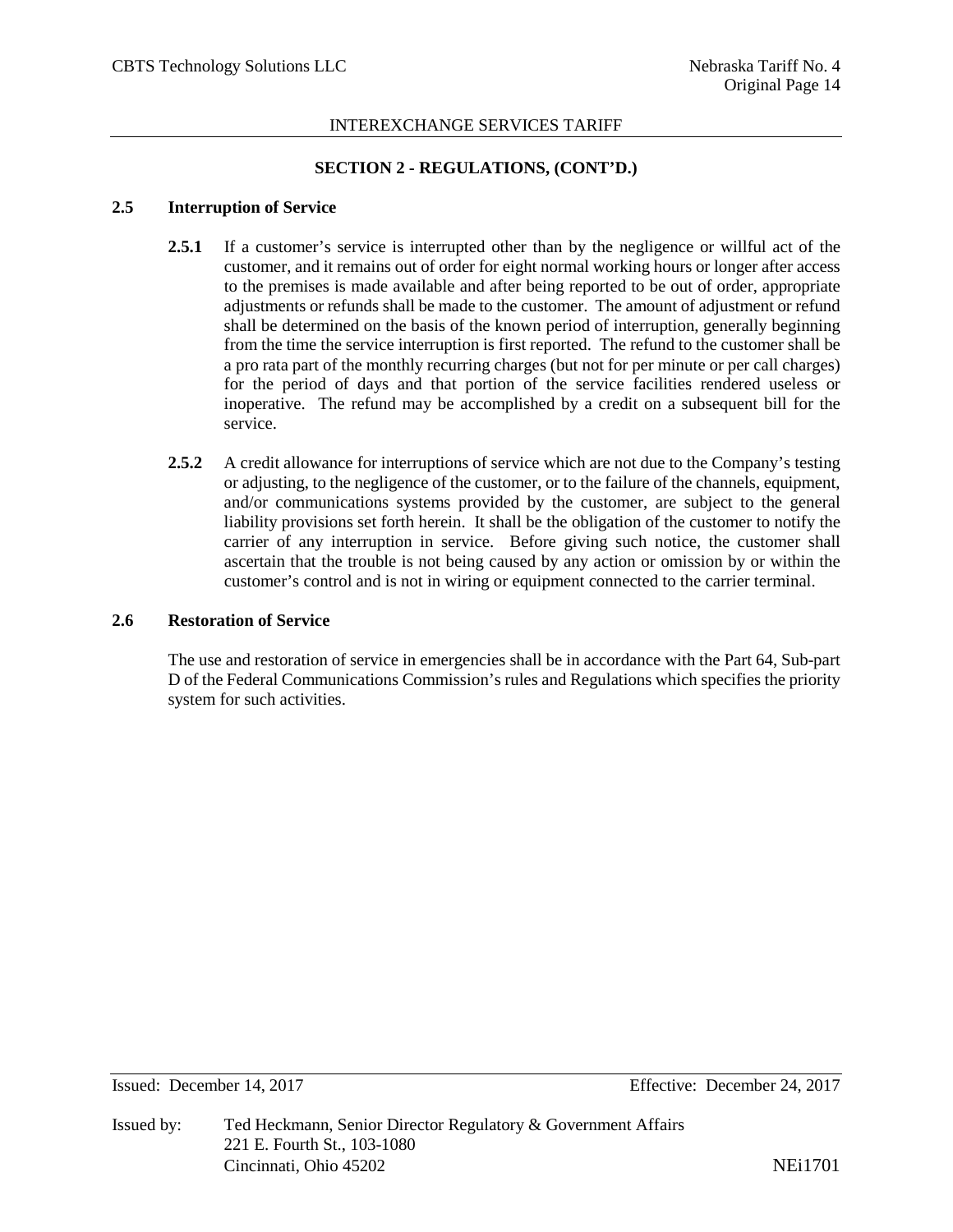#### **SECTION 2 - REGULATIONS, (CONT'D.)**

#### **2.7 Customer Responsibility**

- **2.7.1** All customers assume general responsibilities in connection with the provisions and use of the Company's service. When facilities, equipment, and/or communication systems provided by others are connected to the Company's facilities, the customer assumes additional responsibilities. All customers are responsible for the following:
	- **A.** The customer is responsible for placing orders for service, paying all charges for service rendered by the Company and complying with all of the Company's regulations governing the service. The customer is also responsible for assuring that its users comply with regulations.
	- **B.** When placing an order for service, the customer must provide:
		- **1**. The names and addresses of the persons responsible for the payment of service charges, and
		- **2.** The names, telephone numbers, and addresses of the customer contact persons.
	- **C.** The customer must pay the Company for the replacement or repair of the Company's equipment when the damage results from:
		- **1.** The negligence or willful act of the customer or user;
		- **2.** Improper use of service; and
		- **3.** Any use of equipment or service provided by others.
	- **D.** After receipt of payment for the damages, the Company will cooperate with the customer in prosecuting a claim against any third party causing damage.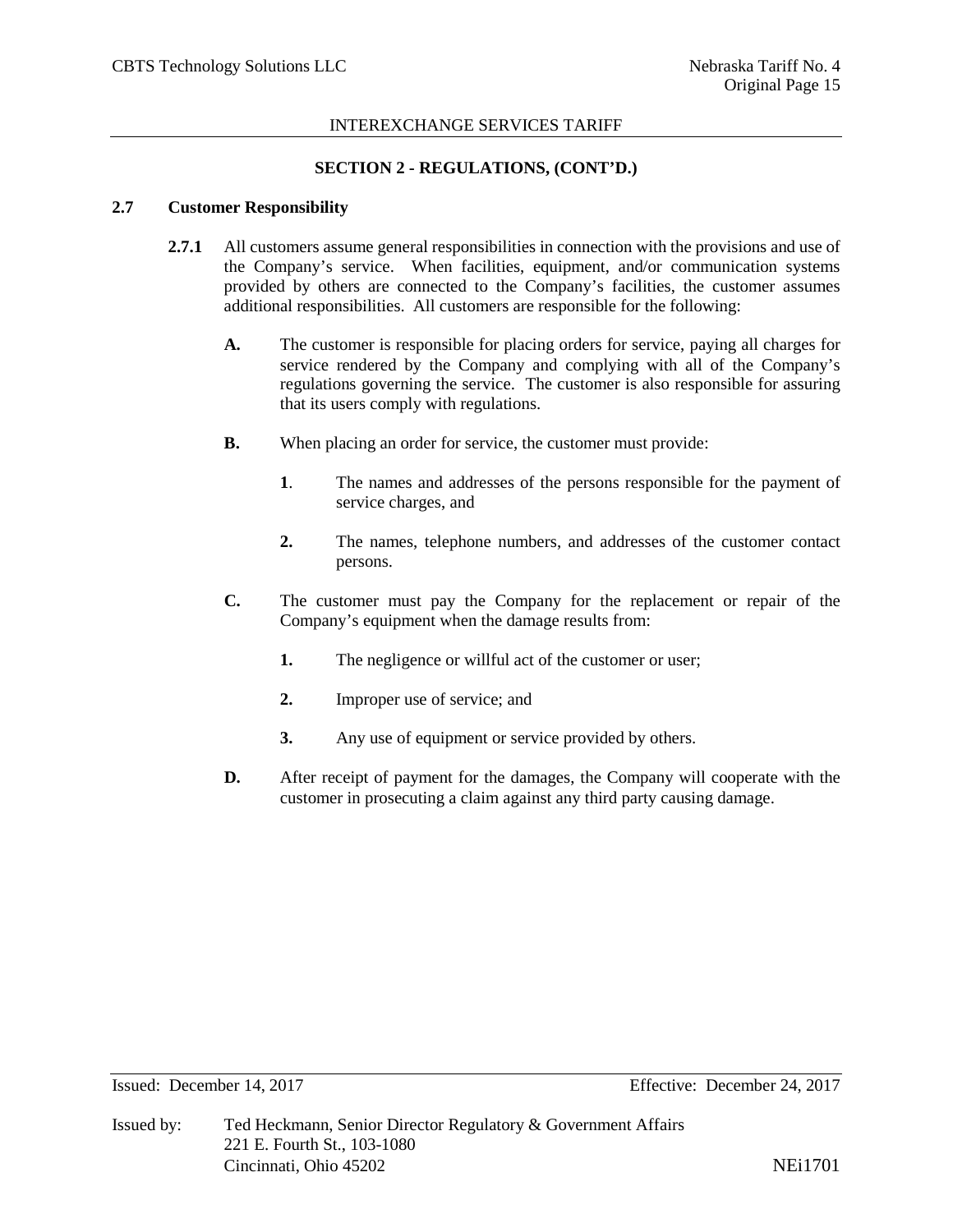## **SECTION 2 - REGULATIONS, (CONT'D.)**

## **2.7 Customer Responsibility, (Cont'd.)**

**2.7.2** Upon reasonable notice, the equipment provided by the Company shall be made available for such tests and adjustments as may be necessary to maintain them in satisfactory condition. No interruption allowance will be granted for the time during which such tests and adjustments are made.

## **2.7.3 Deposits**

Applicants or customers whose financial condition is not acceptable to the Company or is not a matter of general knowledge, may be required to make, at any time, a cash deposit up to an amount equaling two and one-half times  $(2.5x)$  one (1) month's actual or estimated charges for the purpose of guaranteeing final payment for service, in accordance with the rules of the Commission. Interest on cash deposits will be payable per the deposit rules and regulations prescribed by the Commission for the period during which the deposit is held. Such deposit will be refunded or credited to the customer upon termination or after one year of prompt payment for service.

## **2.7.4 Credit Allowance**

Credit for failure of service or equipment will be allowed only when failure is caused by or occurs in equipment owned, provided and billed for, by the Company.

- **A.** Credit allowances for failure of service or equipment starts when the customer notifies the Company of the failure or when the Company becomes aware of the failure and ceases when the operation has been restored and an attempt has been made to notify the customer.
- **B.** The customer shall notify the Company of failures of service or equipment and make reasonable attempts to ascertain that the failure is not caused by the customer or in wiring or equipment connected to the terminal.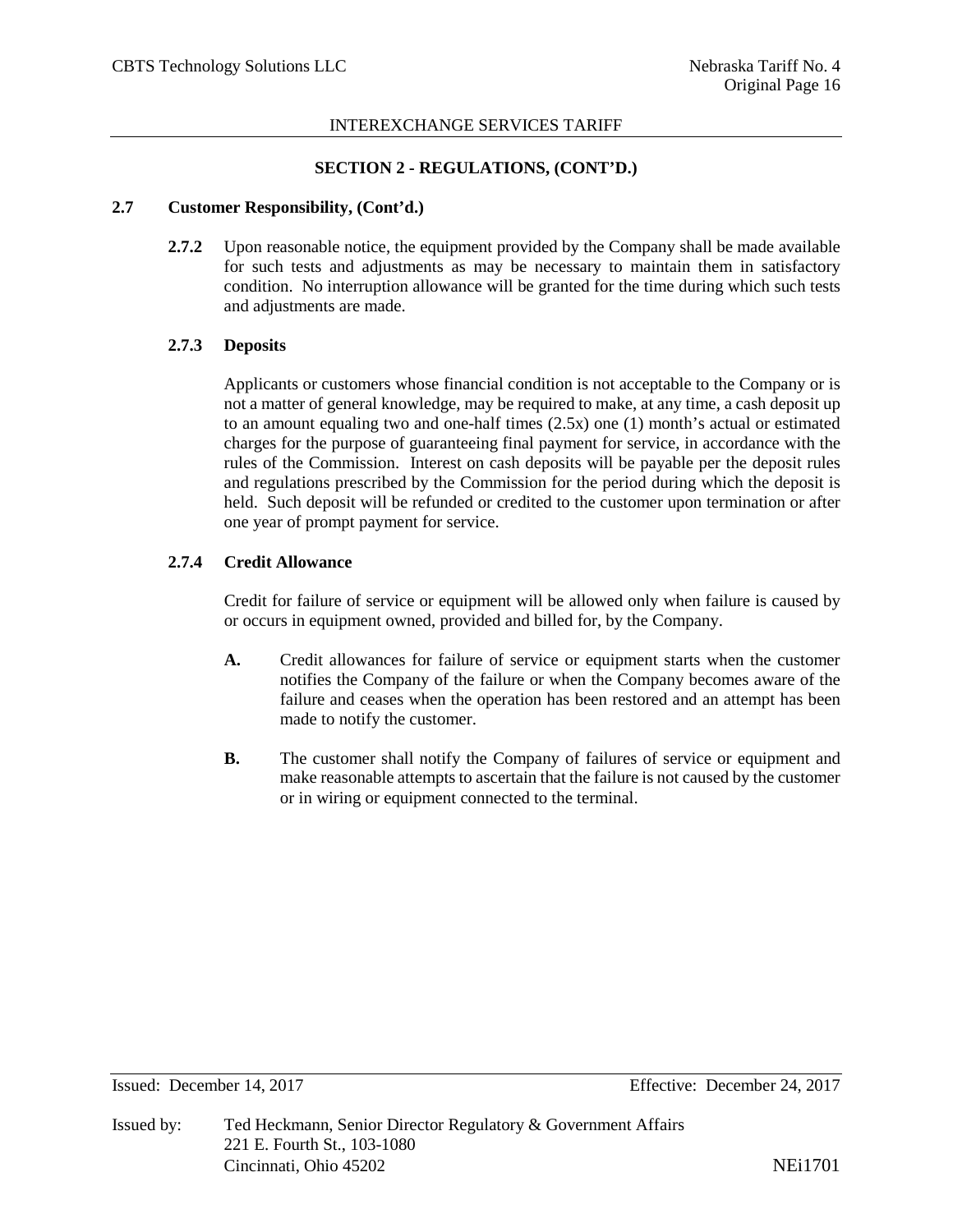#### **SECTION 2 - REGULATIONS, (CONT'D.)**

#### **2.7 Customer Responsibility, (Cont'd.)**

### **2.7.4 Credit Allowance, (Cont'd.)**

- **C.** Only those portions of the service or equipment operation disabled will be credited. No credit allowances will be made for:
	- **1.** Interruptions of service resulting from the Company performing routine maintenance;
	- **2.** Interruptions of service for implementation of a customer order for a change in the service;
	- **3.** Interruption caused by the negligence of the customer or an authorized user;
	- **4.** Interruptions of service because of the failure of service or equipment due to the customer or authorized user provided facilities.

## **2.7.5 Cancellation by Customer**

If a customer orders services requiring special equipment and/or facilities dedicated to the customer's use and then cancels its order before the service begins, before a completion of the minimum period mutually agreed upon by the customer and the Company, a charge will be made to the customer for the non-recoverable portions of expenditures or liabilities incurred expressly on behalf of the customer by the Company and not fully reimbursed by installation and monthly charges. If, based on such an order, any construction has either begun or been completed, but no such services provided, the non-recoverable cost of such construction shall be borne by the customer.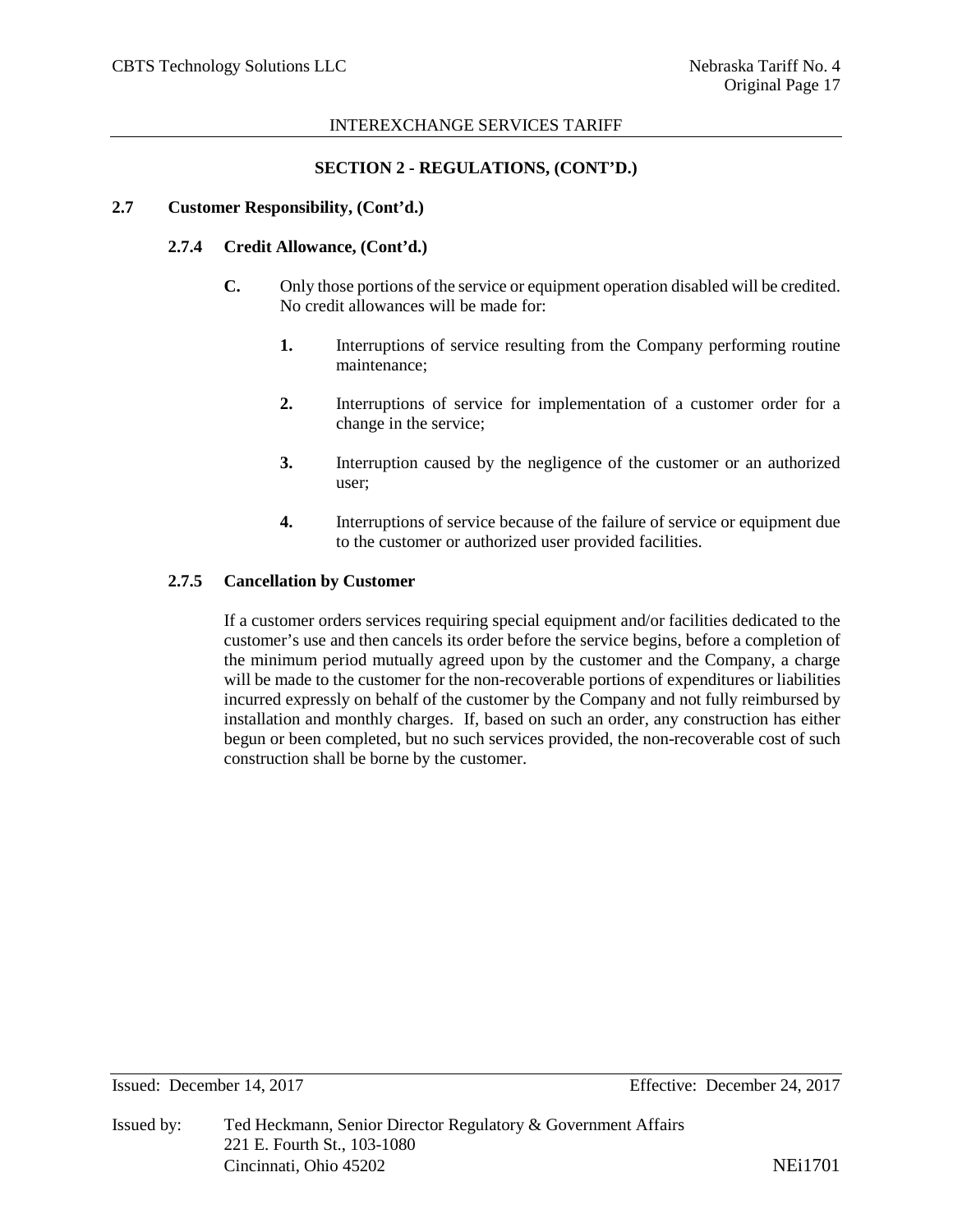## **SECTION 2 - REGULATIONS, (CONT'D.)**

#### **2.7 Customer Responsibility, (Cont'd.)**

## **2.7.6 Payment and Charges for Services**

Charges for service are applied on a recurring and nonrecurring basis. Service is provided and billed on a monthly basis. Service continues to be provided until disconnection is requested by the customer in writing, or until canceled by the Company pursuant to this tariff.

## **A. Payment of Charges**

Payment will be due upon receipt of the statement. A payment is considered delinquent thirty (30) days after rendition of the bill. A bill is considered rendered when deposited in the U.S. Mail for delivery to customer's last known address.

- **1.** The customer is responsible for payment of all charges for service furnished to the customer. Charges based on actual usage during a month will be billed monthly in arrears. All fixed monthly and nonrecurring charges for services ordered will be billed monthly in advance.
- **2.** Service may be denied or discontinued by the Company for non-payment of past due or delinquent amounts due the Company. Restoration of service will be subject to all applicable installation charges. Disconnection may not occur before thirty (30) days from invoice and the Company must give five (5) days written notice before any disconnection can occur.

#### **2.7.7 Application of Rates**

The rates for service are those in effect for the period that service is furnished.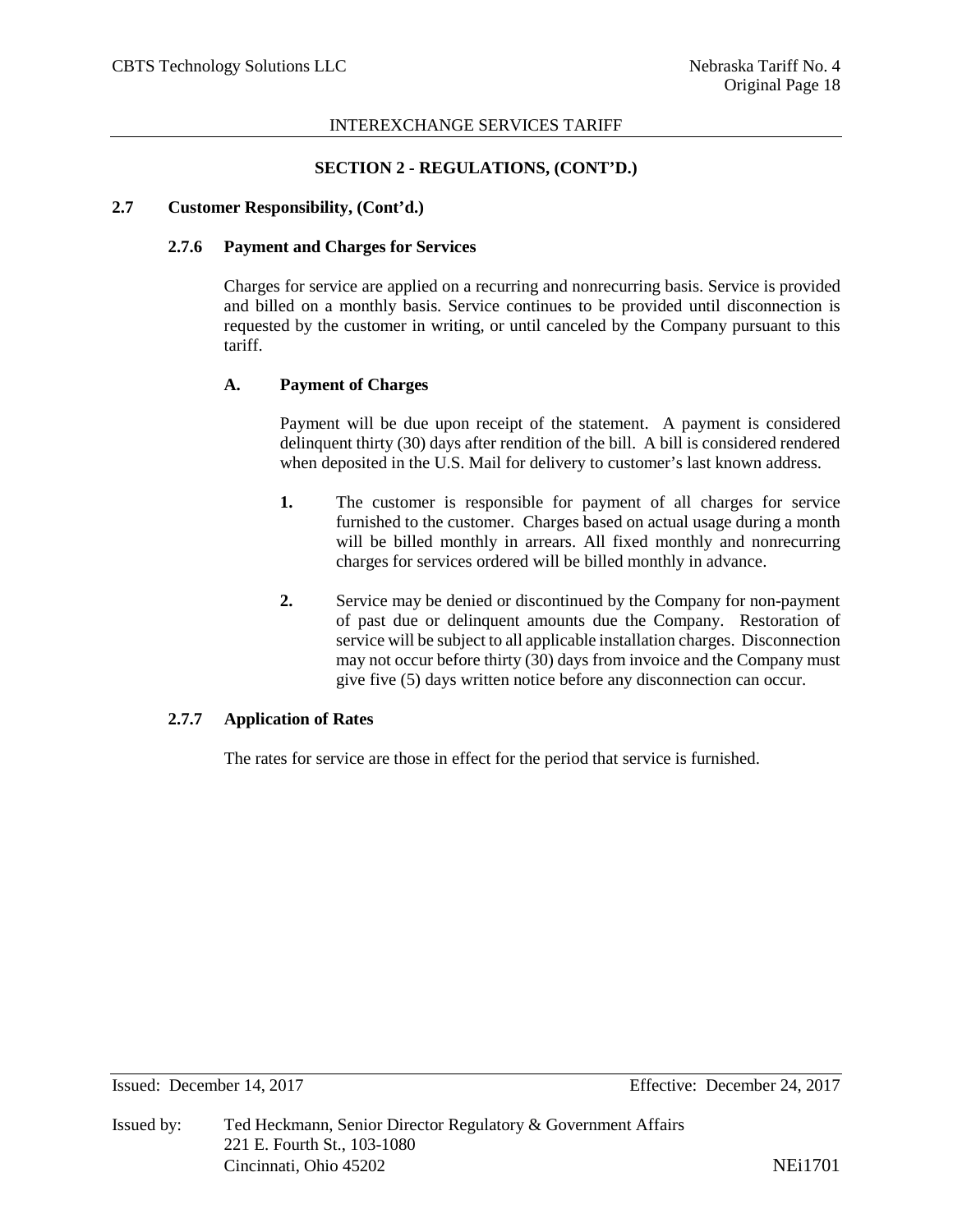## **SECTION 2 - REGULATIONS, (CONT'D.)**

#### **2.8 Responsibility of the Company**

- **2.8.1 Calculation of Credit Allowance** Under the limitations of section 2.7.4, when service is interrupted the credit allowance will be computed on the following basis.
	- **A.** No credit shall be allowed for an interruption of less than two hours.
	- **B.** The customer shall be credited for an interruption of two hours or major fraction thereof that the interruption continues.
	- **C.** Where there has been an outage, and a minimum usage charge applies, and the customer fails to meet the minimum usage, a credit shall be applied against that minimum. The credit shall equal 1/360th of the monthly minimum charges associated with the portion of service disabled for each period of two hours or major fraction thereof that the interruption continues.

## **2.8.2 Cancellation of Credit**

Where the Company cancels a service or the provision of equipment and the final service period is less than the monthly billing period, a credit will be issued for any amounts billed in advance, prorated at 1/30th of the monthly recurring charge for each day the service was rendered or the equipment was provided. This credit will be issued to the customer or applied against the balance remaining on the customer's account.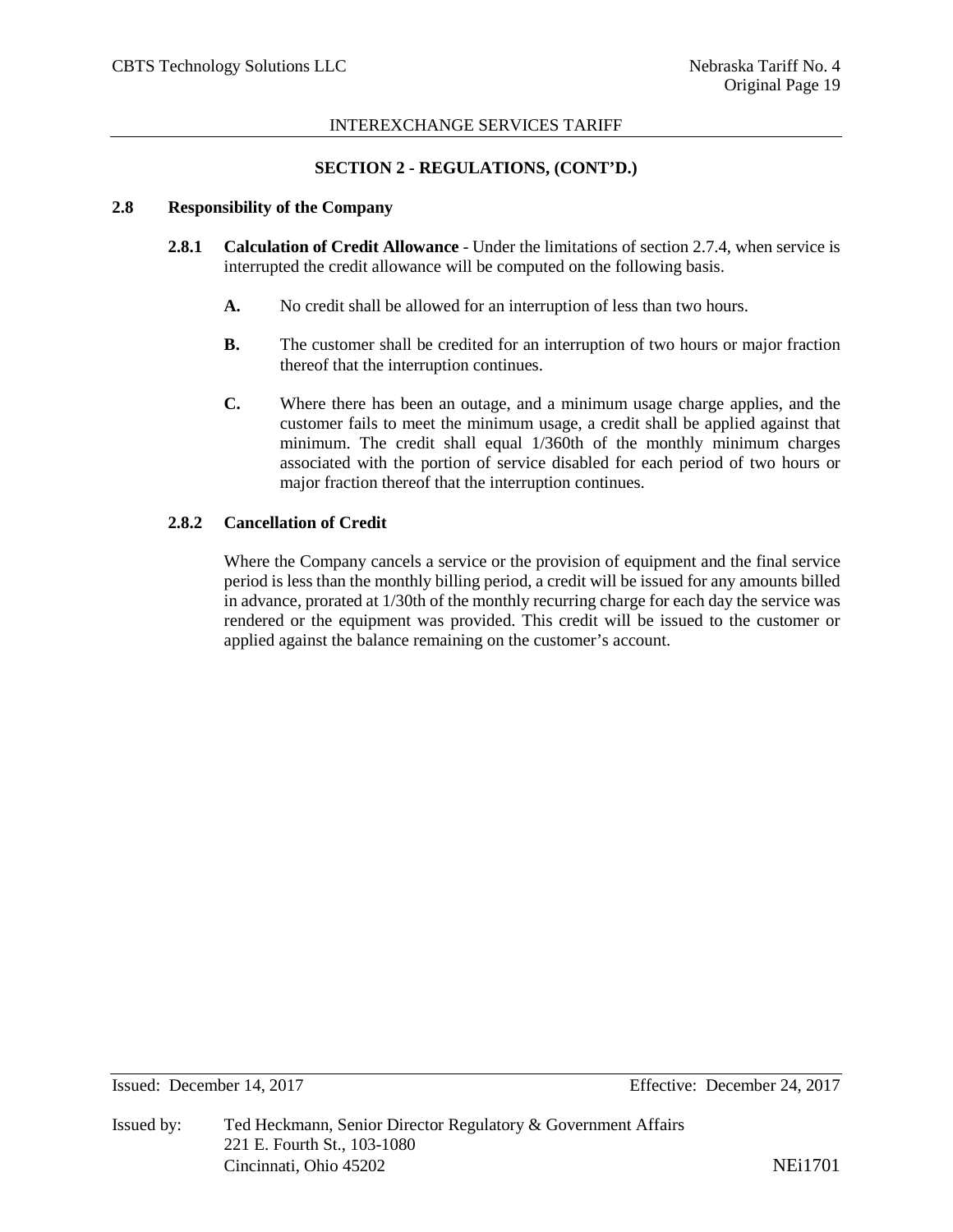#### **SECTION 2 - REGULATIONS, (CONT'D.)**

#### **2.8 Responsibility of the Company, (Cont'd.)**

## **2.8.3 Disconnection of Service by the Company**

Upon five (5) days written notice, the Company may discontinue service or cancel an application for service without incurring any liability for any of the following reasons:

- **A.** Non-payment of any sum due to the Company for service for more than thirty days beyond the date of rendition of the bill for such service;
- **B.** Violation of any regulation governing the service under this tariff;
- **C.** Violation of any law, rule, or regulation of an government authority having jurisdiction over the service; or
- **D.** The Company is prohibited from furnishing services by order of a court or other government authority having jurisdiction.
- **E.** Customer uses equipment is such a manner as to adversely affect the Company's equipment or service to others.

#### **2.8.4 Fractional Charges**

Charges for a fractional part of a month (which follows a full month) are calculated by counting the number of days remaining in the billing period after service is furnished or has been discontinued. The number of days remaining in the billing period are counted starting with the day after the service was furnished or discontinued. Divide that figure by thirty days. The resultant fraction is then multiplied by the monthly charge to arrive at the fractional monthly charge.

#### **2.8.5 Insufficient Fund Checks**

Customers will be charged \$20.00 on all checks issued to the Company which are returned due to insufficient funds. At the discretion of the Company, the insufficient funds check charge may be waived under appropriate circumstances (e.g. a bank error).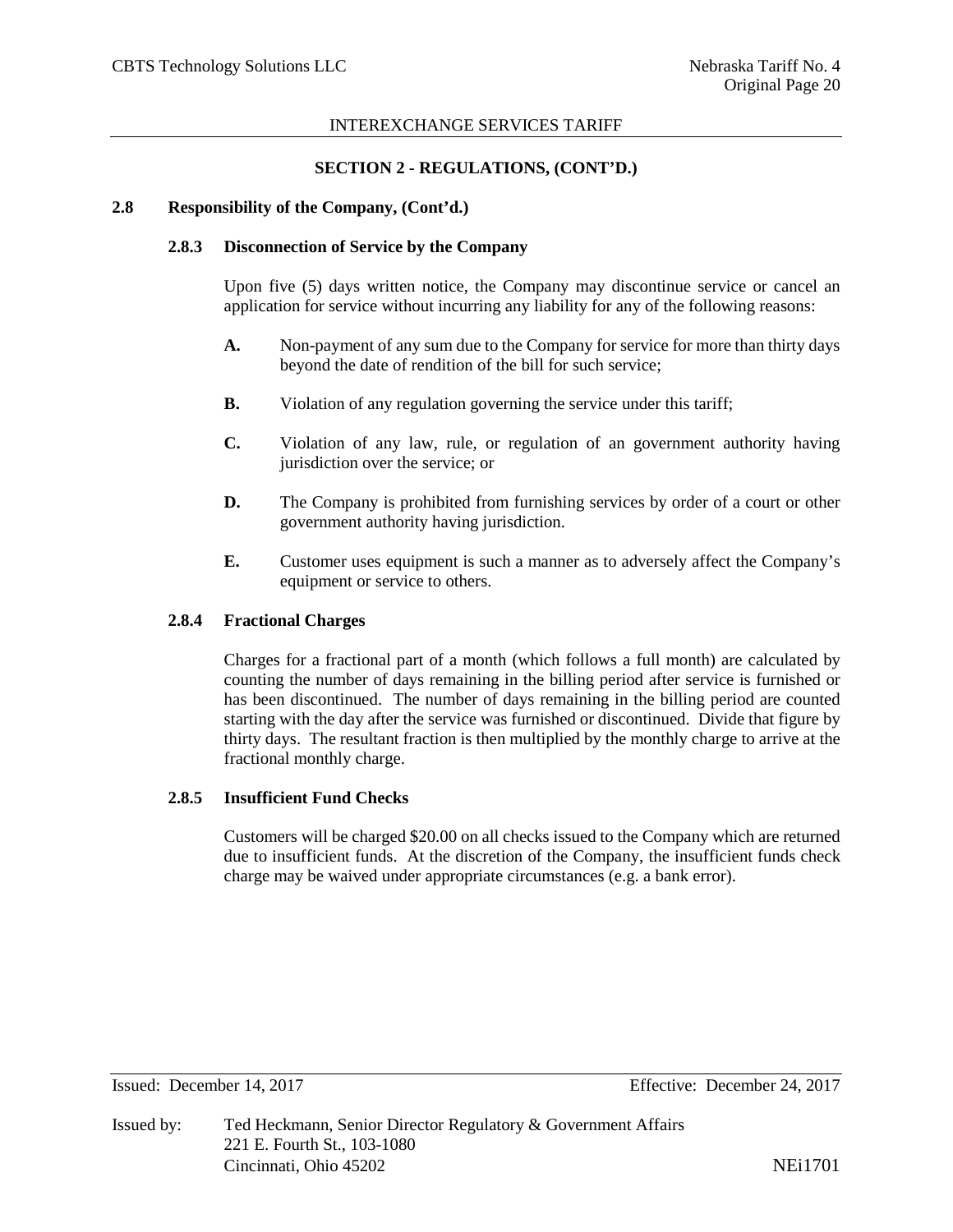## **SECTION 2 - REGULATIONS, (CONT'D.)**

#### **2.9 Taxes and Fees**

- **2.9.1** All state and local taxes (e.g., gross receipts tax, sales tax, municipal utilities tax) are not included in the rates under this tariff, but shall be listed as separate line items on the customer's bill.
- **2.9.2** To the extent that a municipality, other political subdivision or local agency of government, or commission imposes and collects from the Company a gross receipts tax, occupation tax, license tax, permit fee, franchise fee, or regulatory fee, such taxes and fees shall, as allowed by law, be billed pro rata to the customer receiving service from the Company within the territorial limits of such municipality, other political subdivision or local agency of government.
- **2.9.3** Service shall not be subject to taxes for a given taxing jurisdiction if the customer provides the Company with written verification, acceptable to the Company and to the relevant taxing jurisdiction, that the customer has been granted a tax exemption.
- **2.9.4** The Company may adjust its rates or impose additional rates on its customer to recover amounts it is required by governmental or quasi-governmental authorities to collect from or pay to others. The Company may also adjust its rates or impose additional rates to cover the administrative cost of collecting such charges or paying compensation to other entities. Examples of such programs include, but are not limited to, the Universal Service Fund (USF), the Presubscribed Interexchange Carrier Charge (PICC), and compensation to pay telephone service providers for the use of their pay telephones to access the Company's services.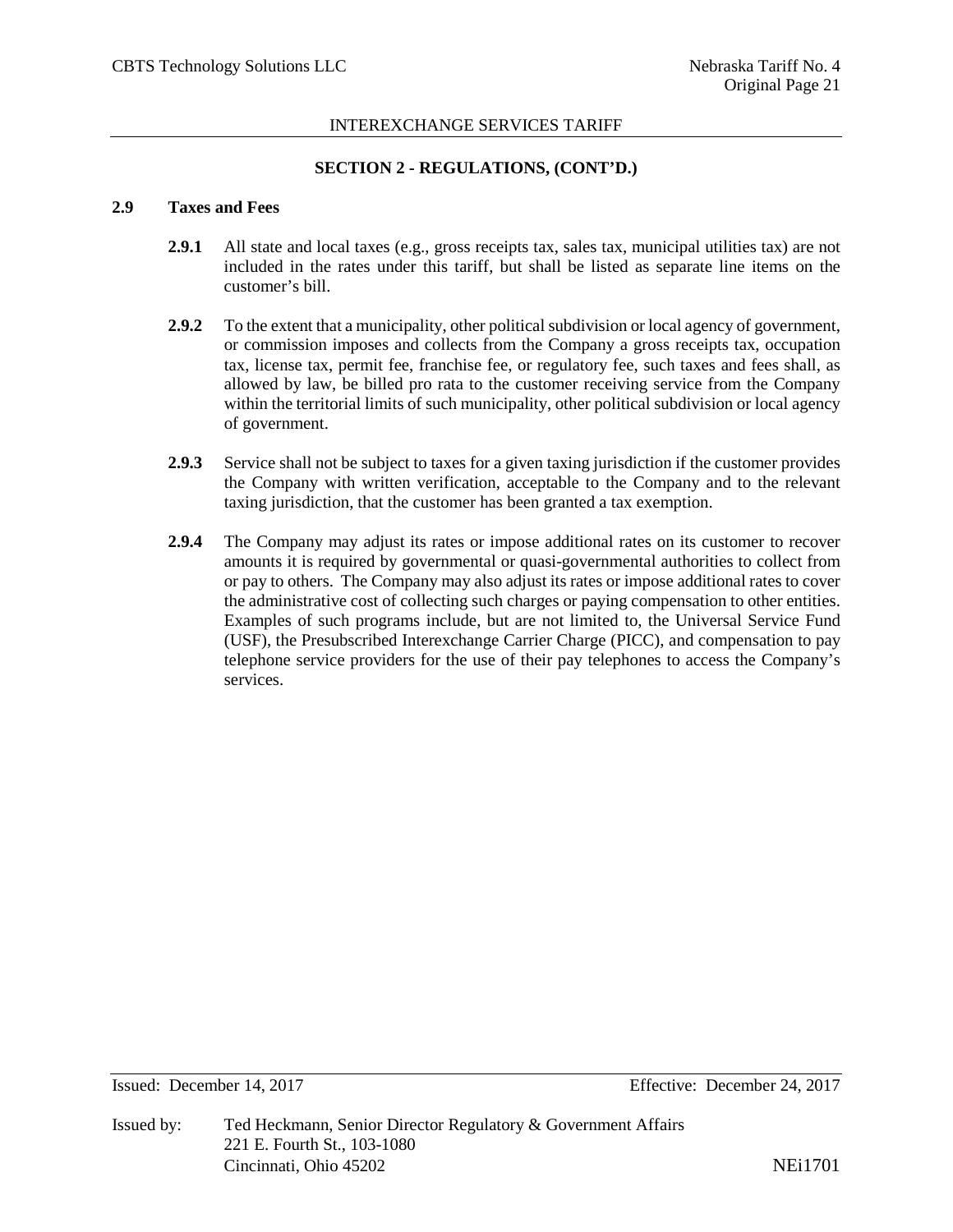#### **SECTION 2 - REGULATIONS, (CONT'D.)**

#### **2.10 Unauthorized Carrier Change Charge**

Carrier will assess Reseller a \$200 Unauthorized Carrier Change Charge (UCCC) for each Primary Interexchange Carrier (PIC) made without prior valid authorization which results in Carrier being named in a complaint filed with a state or federal regulatory authority or counsel. Continued acts of unauthorized PIC's by any Reseller shall be considered grounds for refusing to provide service to that Reseller.

#### **2.11 Unauthorized Service Change Charge**

Carrier will assess Reseller a \$200 Unauthorized Service Change Charge (USCC) for each unauthorized addition of services on an end user's bill which results in Carrier being named in a complaint filed with a state or federal regulatory authority or counsel. Continued acts of unauthorized service changes by any Reseller shall be considered grounds for refusing to provide service to that Reseller.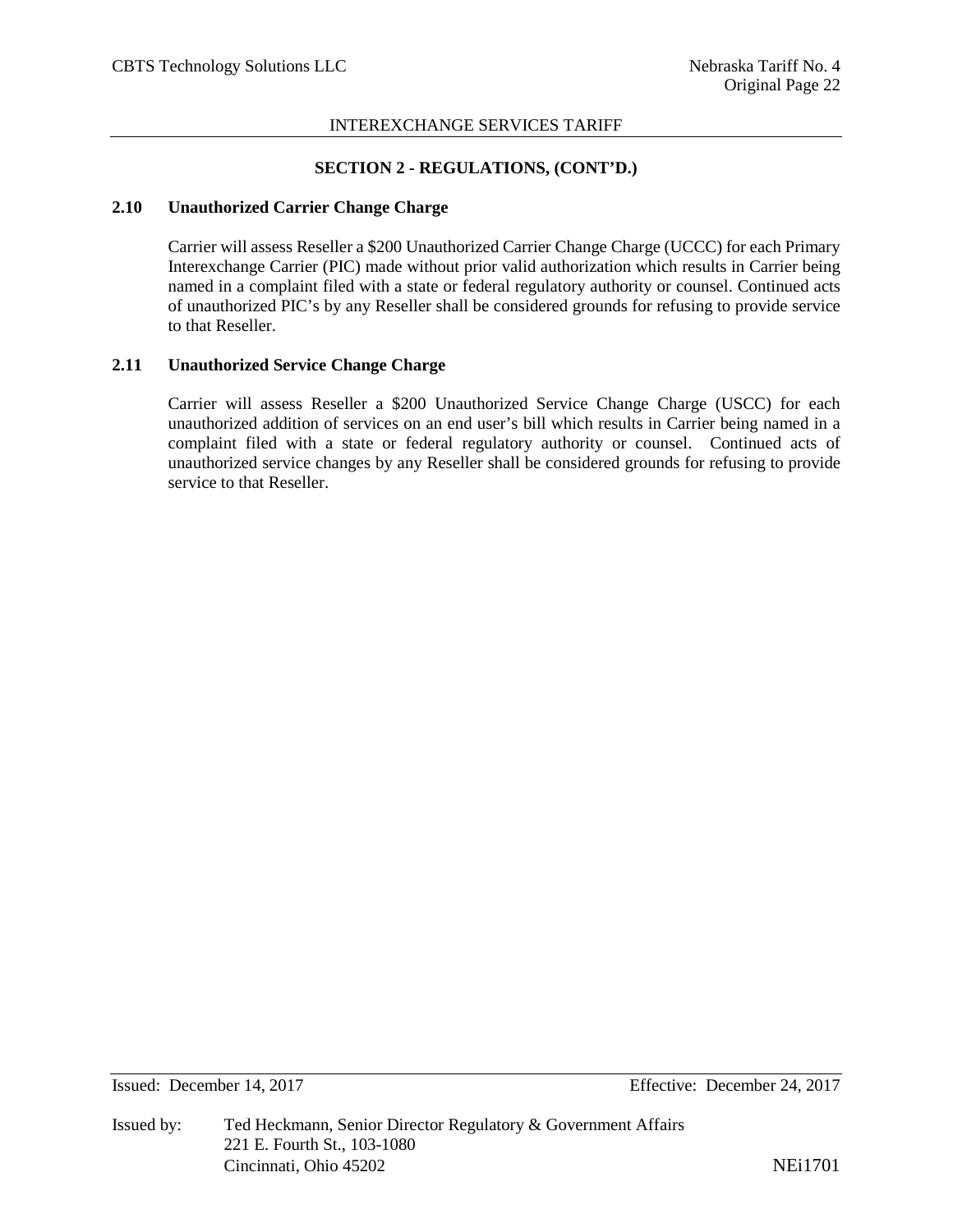## **SECTION 3 - LONG DISTANCE SERVICES**

#### **3.1 Timing of Calls**

- **3.1.1** The customer's monthly usage charges for the Company service are based upon the total number of minutes the customer uses and the service options to which the customer subscribes. Chargeable time begins when the connection is established between the calling station and the called station or PBX. Chargeable time ends when the either party hangs up. If the called station hangs up but the calling station does not, chargeable time ends when the connection is released by automatic timing equipment within the telecommunications network.
- **3.1.2** No charges apply if a call is not completed.

#### **3.2 Start of Billing**

For billing purposes, the start of service is the day following acceptance by the customer of the Company's service or equipment. The end of service date is the last day of the minimum notification of cancellation or any portion of the last day, after receipt by the Company of notification of cancellation as described in Section 2 of this tariff.

## **3.3 Interconnection**

Service furnished by the Company may be interconnected with services or facilities of other authorized communications common carriers and with private systems, subject to the technical limitations established by the Company. Service technical limitations established by the Company. Service furnished by the Company is not part of a joint undertaking with such other carriers. Any special interface equipment of the Company and other participating carriers shall be provided at the customer's expense.

Interconnection with the facilities or services of other carriers shall be under the applicable terms and conditions of other carriers' tariffs. The customer is responsible for taking all necessary legal steps for inter connecting its customer-provided terminal equipment or communications systems with the Company's. The customer shall secure all licenses, permits, right-of-ways, and other arrangements necessary for such interconnection.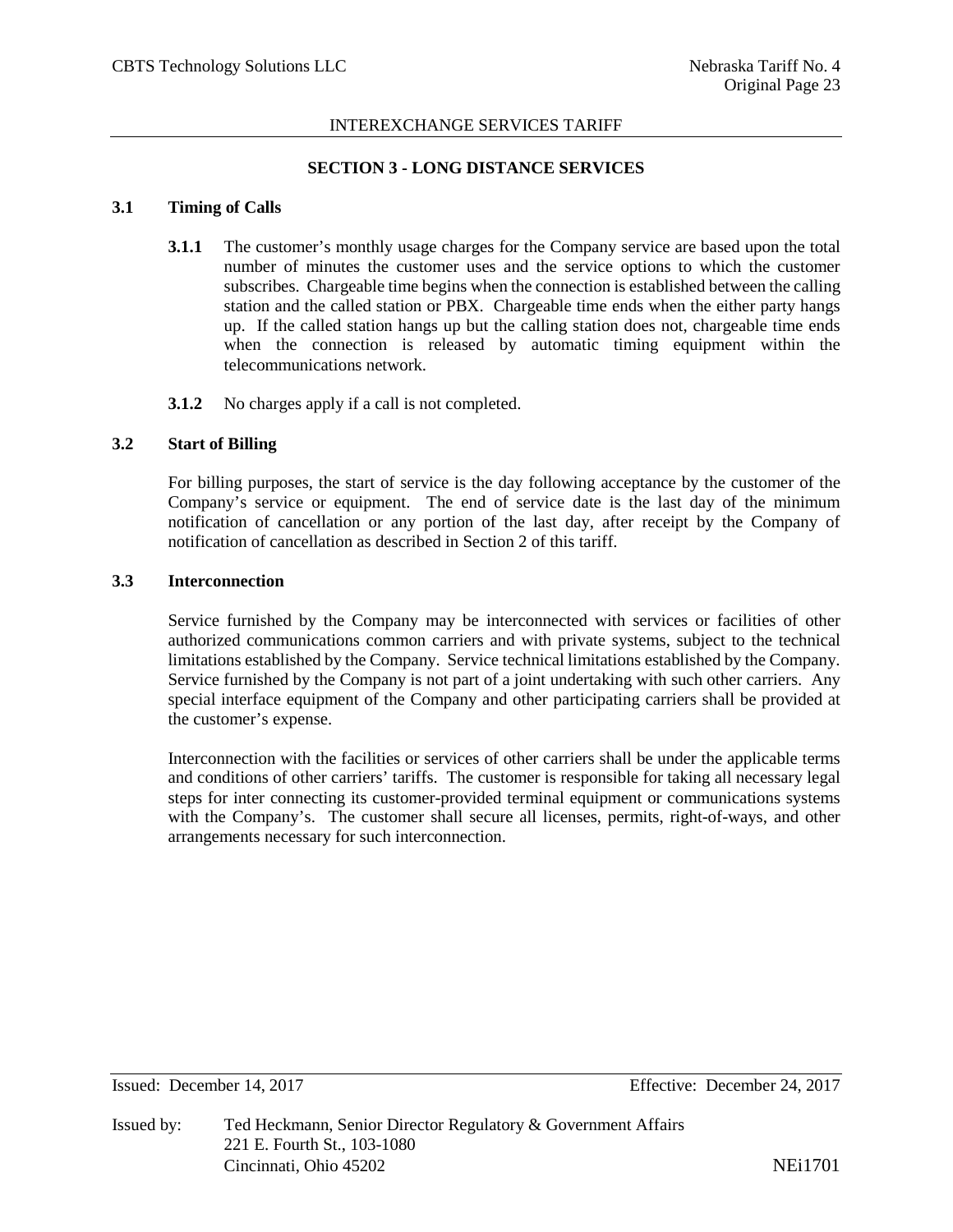## **SECTION 3 - LONG DISTANCE SERVICES, (CONT'D.)**

## **3.4 Terminal Equipment**

The Company's service may be used with or terminated in customer provided terminal equipment or customer provided communication systems, such as teleprinter, handsets, or data sets. Such terminal equipment shall be furnished and maintained at the expense of the customer, except as otherwise provided. The customer is responsible for all costs at its premises, including customer personnel, wiring, electrical power, and the like incurred in its use of the Company's service.

The customer shall ensure that its terminal facilities are of the proper mode, band-width, power, data, speed, and signal level for the intended use of the customer, and that the signals do not damage the Company's equipment, injure personnel or degrade service to other customers.

If the customer fails to maintain and operate its terminal equipment properly, resulting in the occurrence or possibility of harm to the Company's equipment or personnel, or impairment to the quality of service to other customers, the Company may, upon written notice, require the use of protective equipment at the customer's expense. If this fails to produce satisfactory quality and safety of service, the Company may, upon written notice, terminate the customer's service.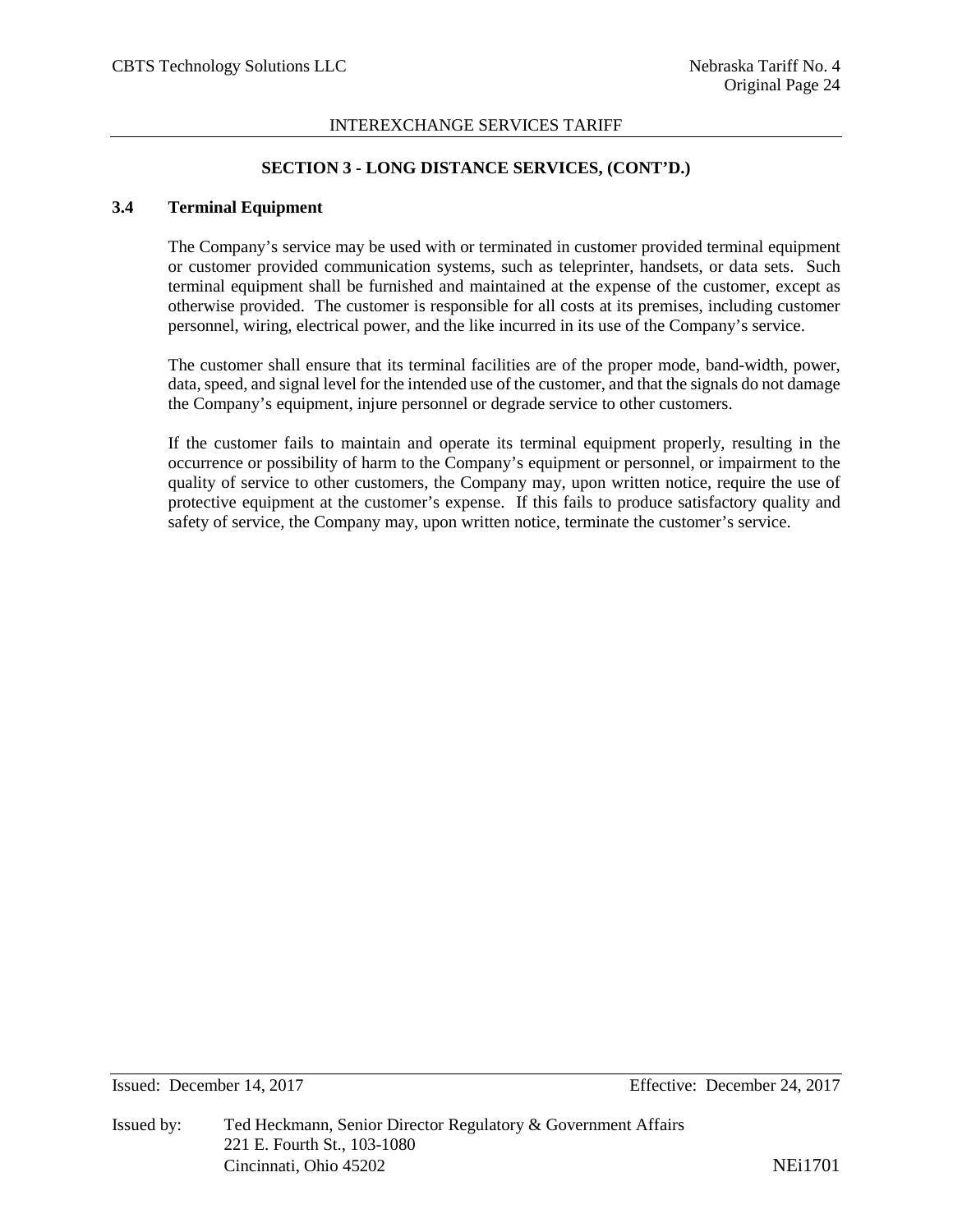## **SECTION 3 - LONG DISTANCE SERVICES, (CONT'D.)**

## **3.5 Calculation of Distance**

Usage charges for all mileage sensitive products are based on the airline distance between rate centers associated with the originating and terminating points of the call.

The airline mileage between rate centers is determined by applying the formula below to the vertical and horizontal coordinates associated with the rate centers involved. The Company uses the rate centers and associated vertical and horizontal coordinates that are currently being used within the industry.

Formula:

$$
\sqrt{\frac{(v_1-v_2)^2+(h_1-h_2)^2}{10}}
$$

#### **3.6 Minimum Call Completion Rate**

The customer can expect a call completion rate of 99% per 100 calls attempted during peak use periods for all Feature Group  $D(1+)$  services. The Company will engineer its switching systems on the basis that ninety-nine percent (99%) of the customers accessing their system will be served during the busy hour.

## **3.7 Special Service Arrangements**

Special Service Arrangement charges will be based on the estimated cost of furnishing such services including the cost of operating and maintaining such a service, the cost of equipment and materials used in providing such a service, the cost of installation including engineering, labor supervision, transportation, and the cost of any other specific item associated with the particular Special Service Arrangement request.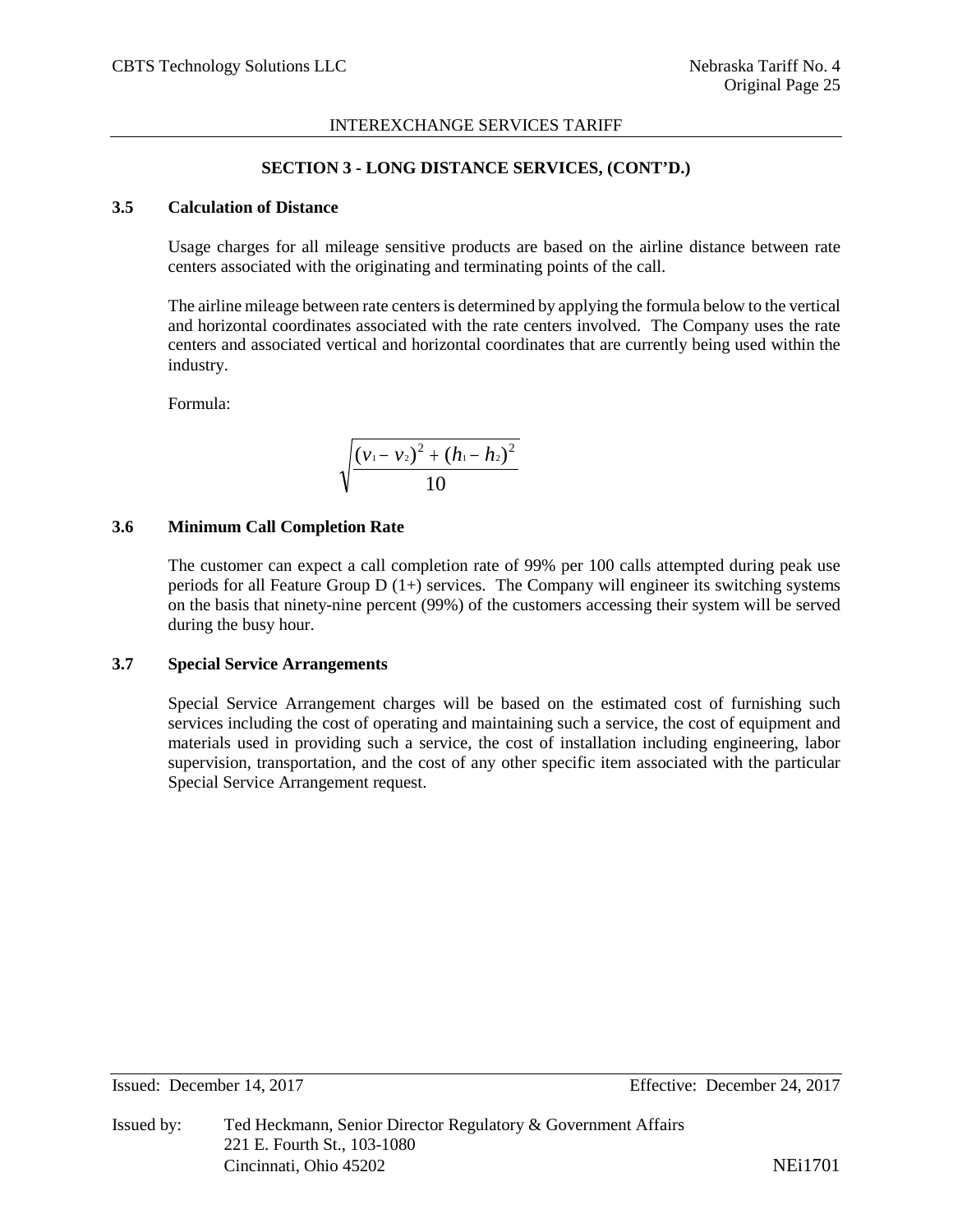## **SECTION 3 - LONG DISTANCE SERVICES, (CONT'D.)**

## **3.8 General**

The Company offers Message Telecommunications Service or MTS, Inbound 800 Service, Calling Card Service and Operator Assisted calling programs. The customer's total monthly use of Carrier's service is charged at the applicable rates per minute set forth herein.

## **3.8.1 Message Telecommunications Service (MTS)**

MTS or 1+ dialing is achieved by when the LEC programs the customer's telephone lines to automatically route  $1+$  calls to the Company's network. Service is billed in six (6) second increments with a minimum of 30 seconds for business services and (60) second increments with a minimum of 60 seconds for residential service.

(T)

## **3.8.2 Toll Free (i.e., 800/888) Service**

Toll Free Service is inbound telecommunications service which permits calls to be completed to the customer's location without charge to the calling party. Access to the service is gained by dialing a ten-digit telephone number which terminates at the customer's location. Toll Free Services originate via normal shared use facilities and are terminated via the customers' local exchange service access line.

The Company will accept a prospective Toll Free Service at customer's request for up to ten (10) toll free telephone numbers and will reserve such numbers on a first-come firstserved basis. All request for Toll Free Service number reservations must be written, dated and signed by the customer. The Company does not guarantee the availability of numbers until assigned. The requested Toll Free Service telephone numbers, if available, will be reserved for and furnished to the customer.

If a customer who has received a Toll Free Service number does not subscribe to Toll Free Service within thirty (30) days, the Company reserves the right to re-assign the number to another customer.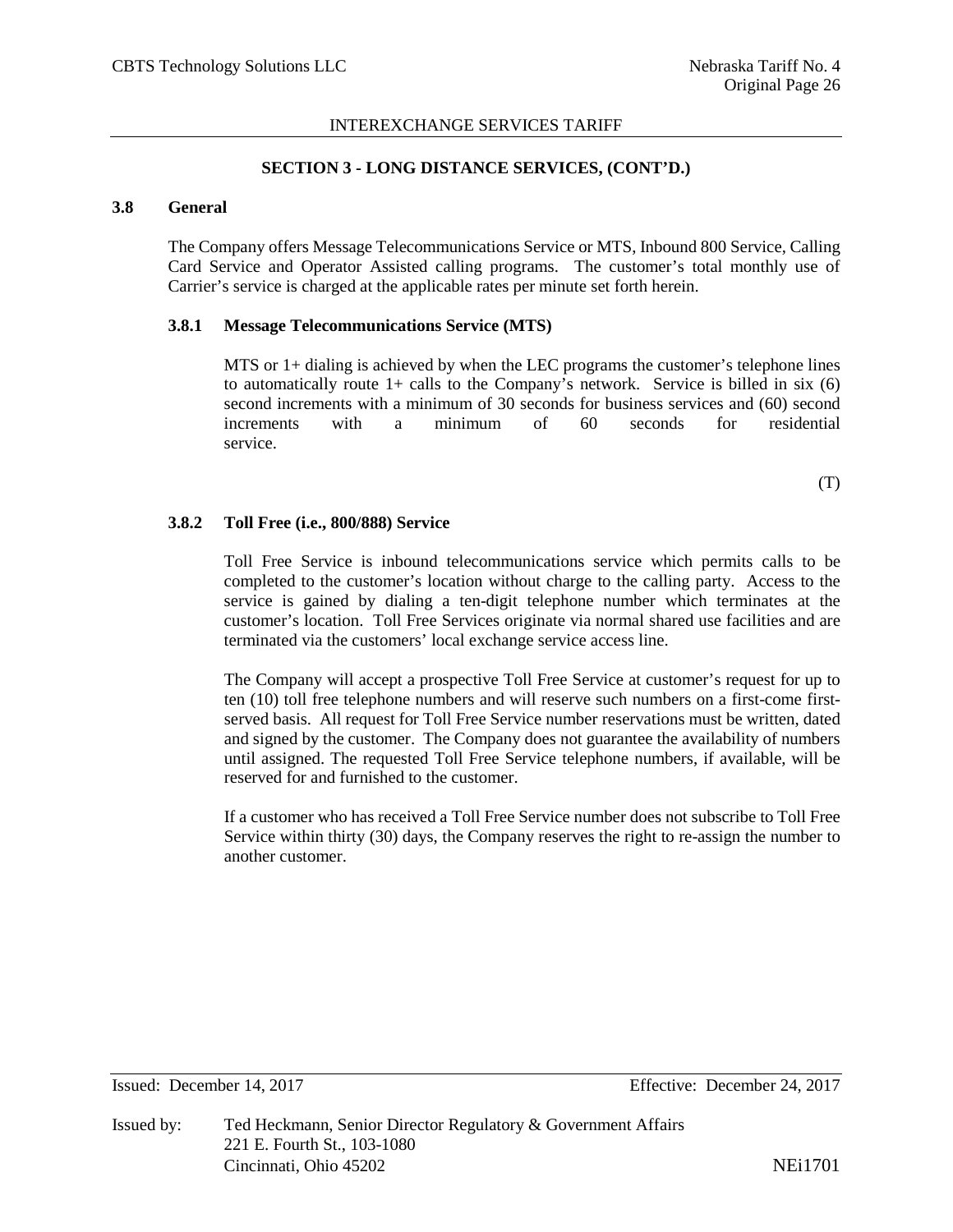## **SECTION 3 - LONG DISTANCE SERVICES, (CONT'D.)**

# **3.8 General, (Cont'd.)**

## **3.8.3 Calling Card Service**

Calling Card Service allows subscribers who are away from home or office to place calls by gaining access to the Company's network via an 800 number. Calling Card Service is provided upon request to presubscribed customer and is not a stand-alone product.

#### **3.8.4 Directory Assistance**

Listed telephone numbers will be provided to requesting customers at a per call charge.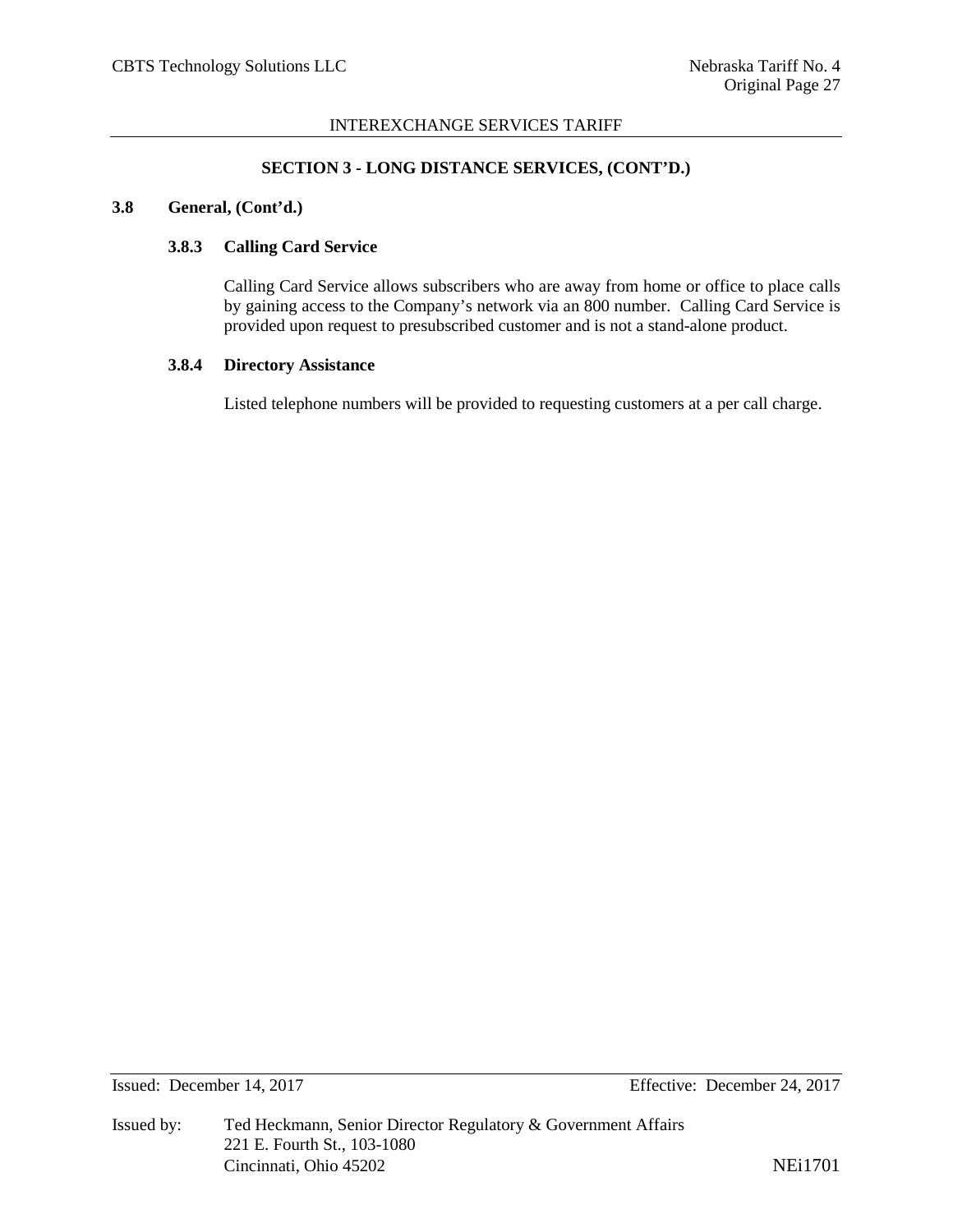#### **SECTION 3 - LONG DISTANCE SERVICES, (CONT'D.)**

## **3.9 Usage Charges and Billing Increments**

## **3.91 Usage Charges**

Usage charges are determined by the time of day rate periods and minutes of use within each rate period. The rate period is determined by the time and day of call origination at the customer's location.

#### **3.9.2 Billing Increments**

Unless specifically stated in the product description, usage is billed in sixty (60) second increments.

## **3.10 Casual Calling Plan**

Allows an end user who does not have a current account with the Company, to have access to the Company's network and the subsequent use of service. Access is obtained by dialing the Company's access code.

Per Minute Rate: \$0.20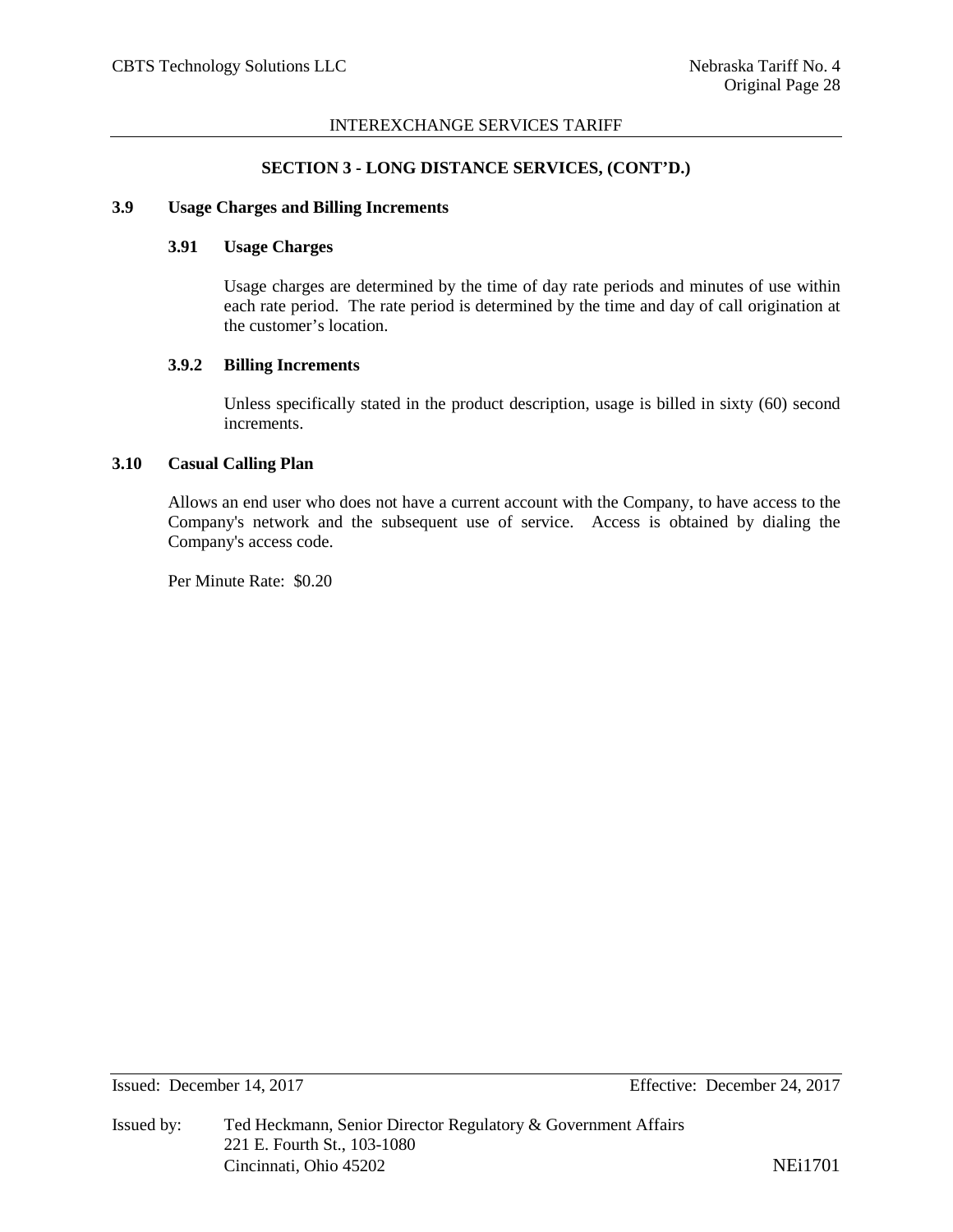#### **SECTION 3 - LONG DISTANCE SERVICES, (CONT'D.)**

#### **3.11 Pay Telephone (Payphone) Surcharge**

A surcharge shall be assessed for each call made from a pay telephone to a Company-provided tollfree number or placed by using a travel card and dialing the Company's prefix in the form 101XXXX. This charge is to compensate the Company for the Federal Communications Commission assessment which is paid by the Company to pay telephone service providers for the use of their pay telephone instruments. The following charges are applicable on the first day of the billing month following the effective date of FCC Order 99-7 in CC Docket No. 96-128.

Per Call Charge:  $$0.60$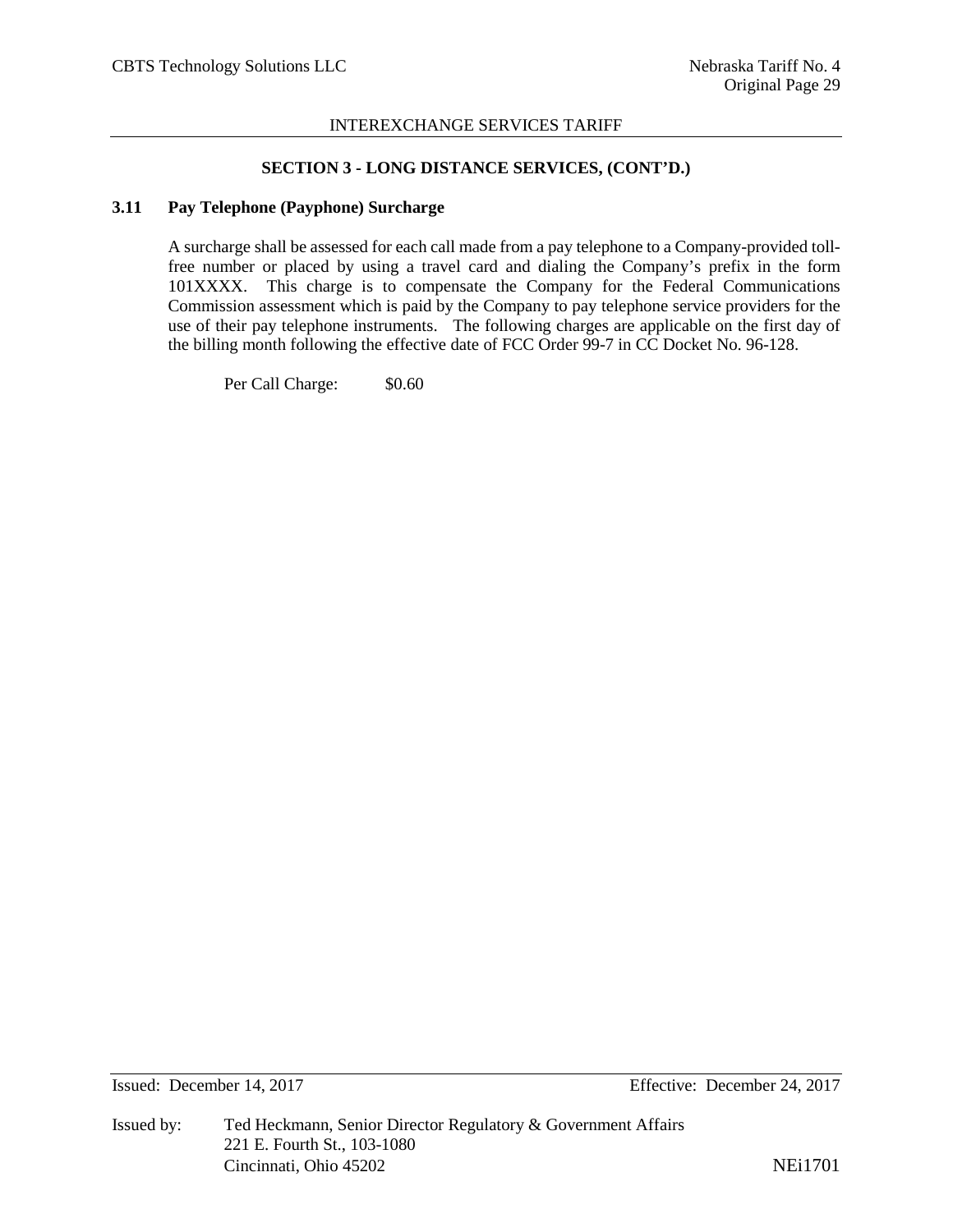#### **SECTION 3 - LONG DISTANCE SERVICES, (CONT'D.)**

## **3.12 Calling Card Services**

Per Minute Rates (unless stated otherwise in toll

plan rates)

Residence \$0.25/minute Business \$0.23/minute

Surcharge<br>Domestic

\$0.69 per call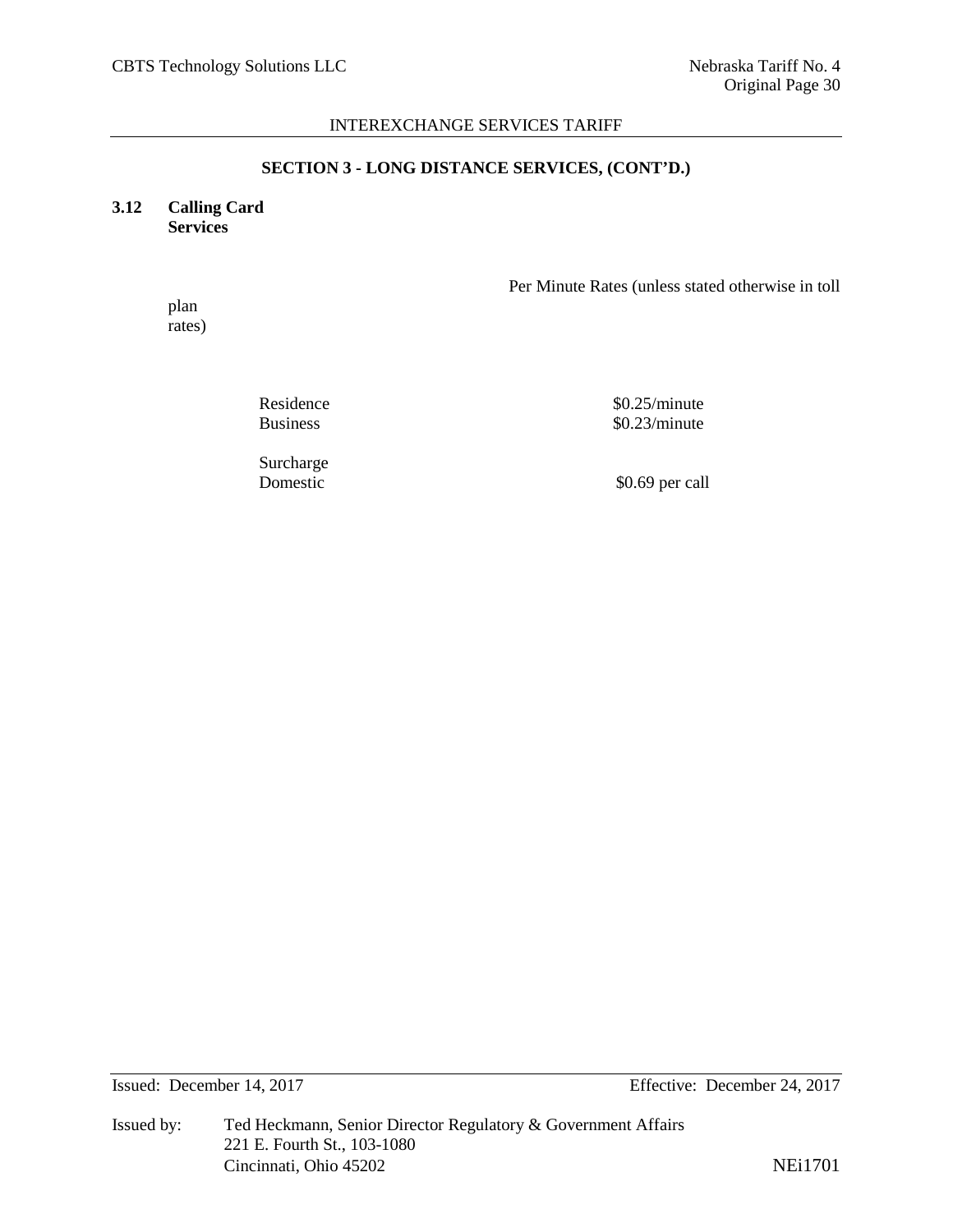# **SECTION 3 - LONG DISTANCE SERVICES, (CONT'D.)**

| 3.13 | Toll Free (i.e., 800/888) Service Rates | <b>Monthly Service Charge</b>                |                    | \$7.50 |
|------|-----------------------------------------|----------------------------------------------|--------------------|--------|
|      | Time of Day Routing Service:            | \$100.00 per setup, change or removal        |                    |        |
|      | Area Code blocking:                     | \$100.00 per setup, change or removal        |                    |        |
|      | 800 Directory Service:                  | Monthly Service Charge -<br>Initial Charge – | \$13.69<br>\$15.00 |        |
| 3.14 | <b>Directory Assistance Charge</b>      |                                              |                    |        |

| Per Call Charge | \$0.99 |
|-----------------|--------|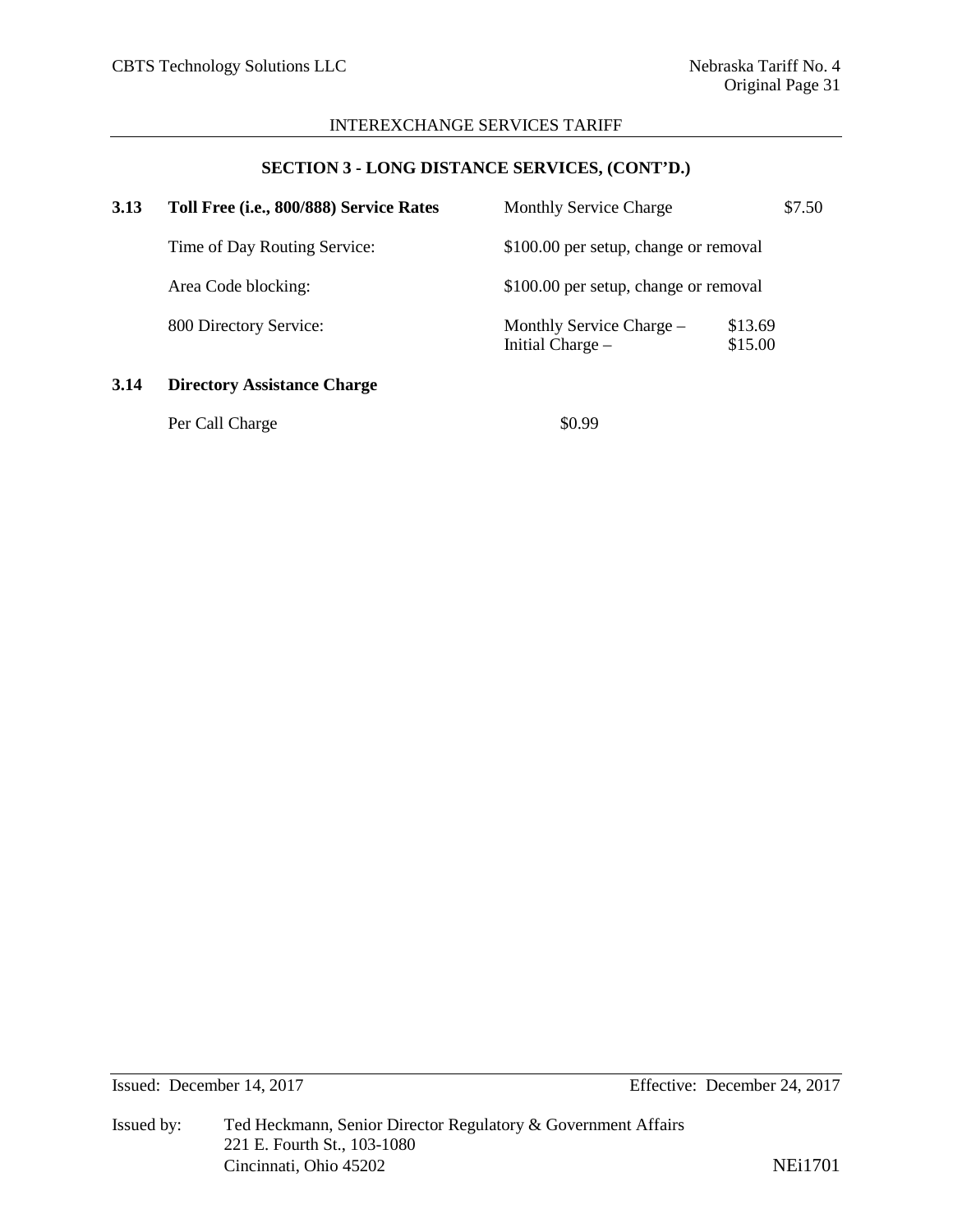## **SECTION 3 - LONG DISTANCE SERVICES, (CONT'D.)**

## **3.15 Operator Services**

Operator services are available to Consumers from any Customer location. Operator Services allows the Consumer to place a call from a Customer location and arrange for billing other than to the originating telephone number. Calls are rounded up to the next whole minute for billing purposes and are billed to the Consumer through the monthly bill of the Consumer's local exchange carrier.

The following billing arrangements are available to Consumers through the Company's Operator Services:

#### a) Customer Dialed Calling/Credit Card

This is a service whereby the end user dials all of the digits necessary to route and bill the call without any operator assistance. Such calls may be billed either to a telephone company issued calling card or a commercial credit card.

#### b) Operator Station

This is a service whereby the caller places a non-person-to-person call with the assistance of an operator (live or automated). When placing an operator station call, the caller is connected to a non-specified individual at the terminating end. Such calls may be billed to a calling card, credit card, the called number (collect) or a valid third party telephone number.

#### c) Person-to-Person

This is a service whereby the person originating the call specifies to CBTS Technology Solutions LLC's operator a particular person to be reached, or a particular person, station, room number, department, or office to be reached through a PBX attendant. Person-to-person calls may be billed to a calling card, credit card, the called number (collect) or a valid third party telephone number.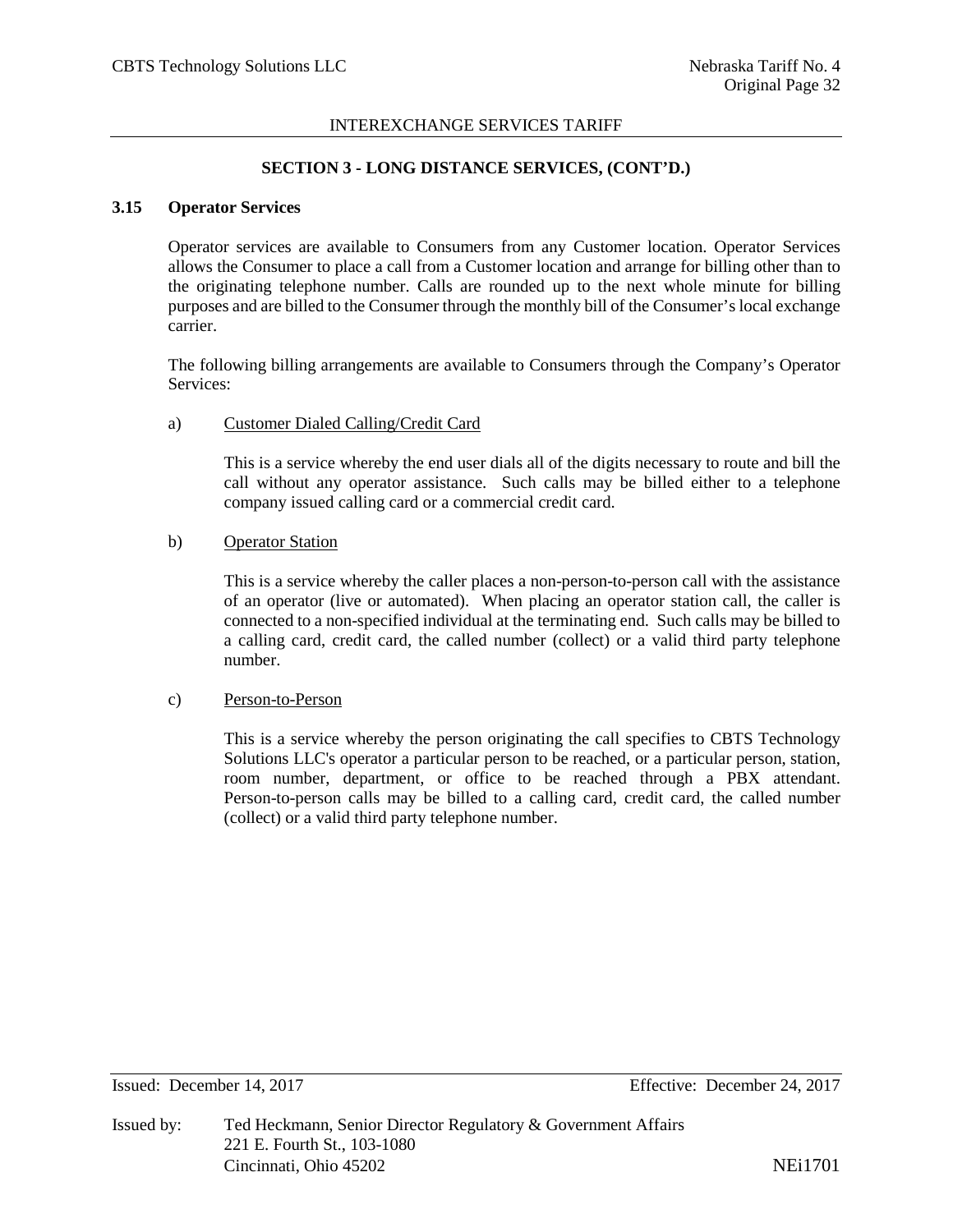## **SECTION 3 - LONG DISTANCE SERVICES, (CONT'D.)**

# **3.15 Operator Services, (Cont'd.)**

## **3.15.1 Rates**

Per Minute Rates:

# \$.99/minute

Operator Assisted Surcharges:

| <b>Customer Dialed Calling Card Station</b> |        | \$4.99  |
|---------------------------------------------|--------|---------|
| <b>Operator Dialed Calling Card</b>         | \$7.50 |         |
| <b>Operator Station</b>                     |        | \$12.50 |
| <b>Billed to Third Party</b>                |        | \$9.99  |
| Person-to-Person                            |        | \$12.50 |
|                                             |        |         |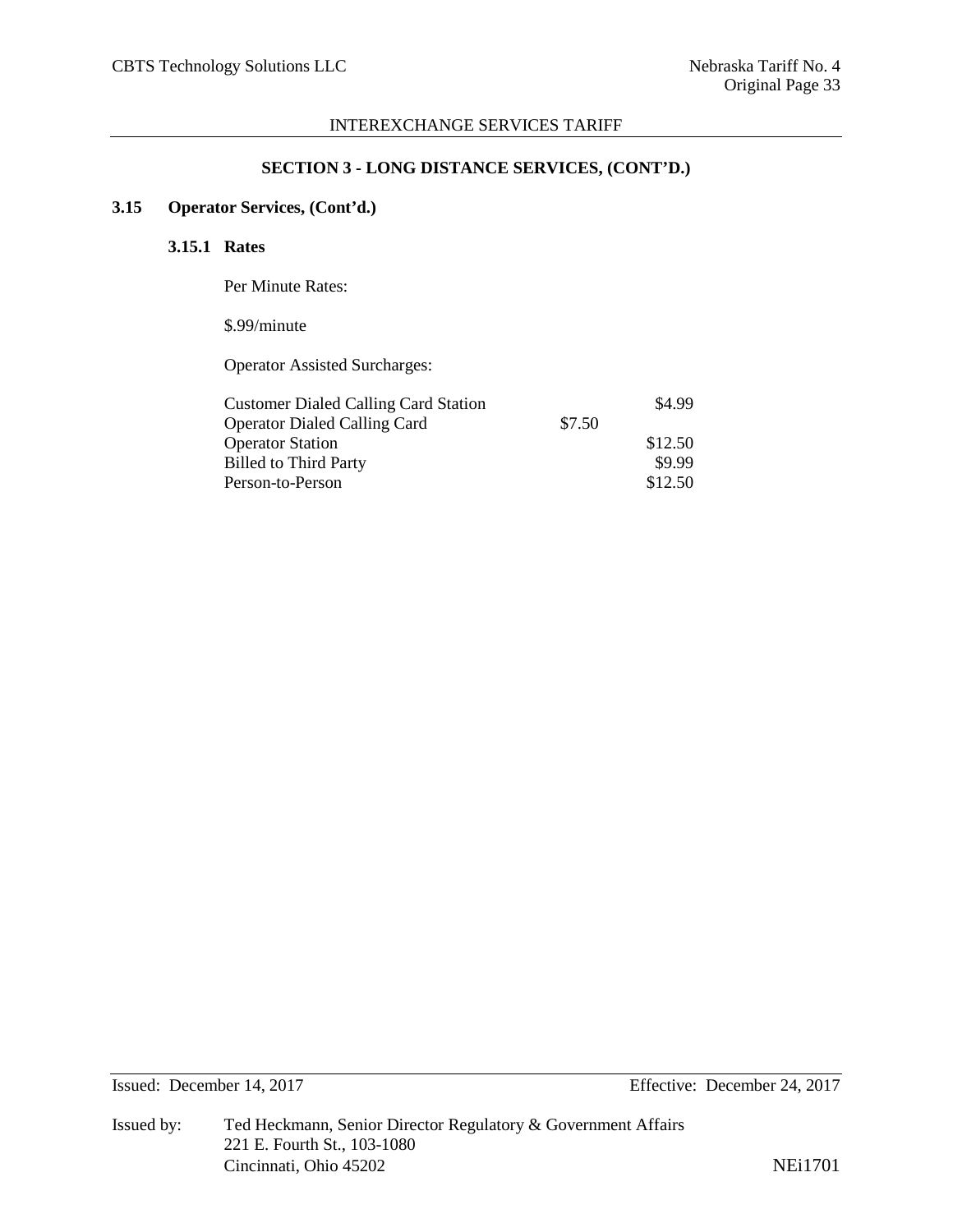## **SECTION 3 - LONG DISTANCE SERVICES, (CONT'D.)**

## **3.16 Residential Toll Plans**

# **3.16.1 Service Descriptions**

#### 3.16.1.1 AnyTime 500 (Product 64)

For a monthly service fee, customers subscribing to this plan will receive 500 minutes of outbound domestic long distance each month. A per minute rate will apply after the initial 500 minutes. Plan includes one a calling card. 8XX service is available for a monthly fee. Call detail will be provided on monthly bills only when plan minutes are exceeded or upon customer's request.

## 3.16.1.2 AnyTime 750 (Product 189)

For a monthly service fee, customers subscribing to this plan will receive 750 minutes of outbound domestic long distance each month. A per minute rate will apply after the initial 750 minutes. Plan includes one a calling card. 8XX service is available for a monthly fee. Call detail will be provided on monthly bills only when plan minutes are exceeded or upon customer's request.

## 3.16.1.3 AnyTime 1000 (Product 198)

For a monthly service fee, customers subscribing to this plan will receive 1000 minutes of outbound domestic long distance each month. A per minute rate will apply after the initial 1000 minutes. Plan includes a calling card. 8XX service is available for a monthly fee. Call detail will be provided on monthly bills only when plan minutes are exceeded or upon customer's request.

## 3.16.1.4 Basic II (Product 368)

Customers subscribing to this plan will receive a \$.10 per minute rate on Intrastate 1+ outbound service. There is a monthly, minimum usage charge associated with this plan. Calls that will be applied to the minimum usage include inbound and outbound toll calls, calling card calls; collect calls, and operator-assisted calls. Plan includes a calling card.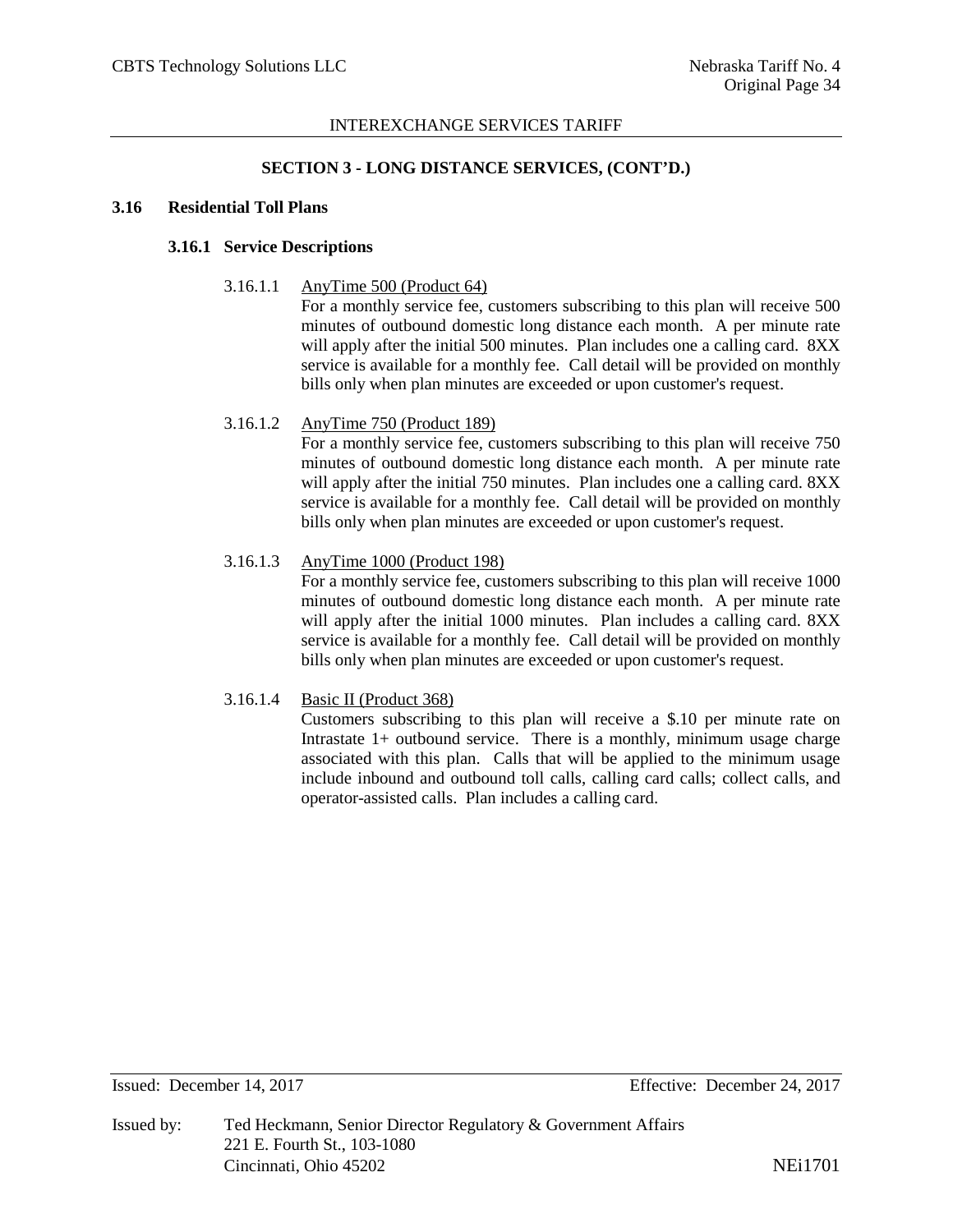#### **SECTION 3 - LONG DISTANCE SERVICES, (CONT'D.)**

## **3.16 Residential Toll Plans, (Cont'd.)**

## **3.16.1 Service Descriptions, (cont'd.)**

#### 3.16.1.5 AnyTime 100 (Product 591)

For a monthly service fee, customers subscribing to this plan will receive 100 minutes of outbound domestic long distance each month. A per minute rate will apply after the initial 100 minutes. Plan includes a calling card. 8XX service is available for a monthly fee. Call detail will be provided on monthly bills only when plan minutes are exceeded or upon customer's request.

#### 3.16.1.6 AnyTime 5000 (Product 597)

For a monthly service fee, customers subscribing to this plan will receive 5000 minutes of outbound domestic long distance each month. A per minute rate will apply after the initial 5000 minutes. Plan includes a calling card. 8XX service is available for a monthly fee. Call detail will be provided on monthly bills only when plan minutes are exceeded or upon customer's request.

## 3.16.1.7 AnyTime 375 (Product 951)

For a monthly service fee, customers subscribing to this plan will receive 375 minutes of outbound domestic long distance each month. A per minute rate will apply after the initial 375 minutes. Plan includes a calling card. 8XX service is available for a monthly fee. Call detail will be provided on monthly bills only when plan minutes are exceeded or upon customer's request.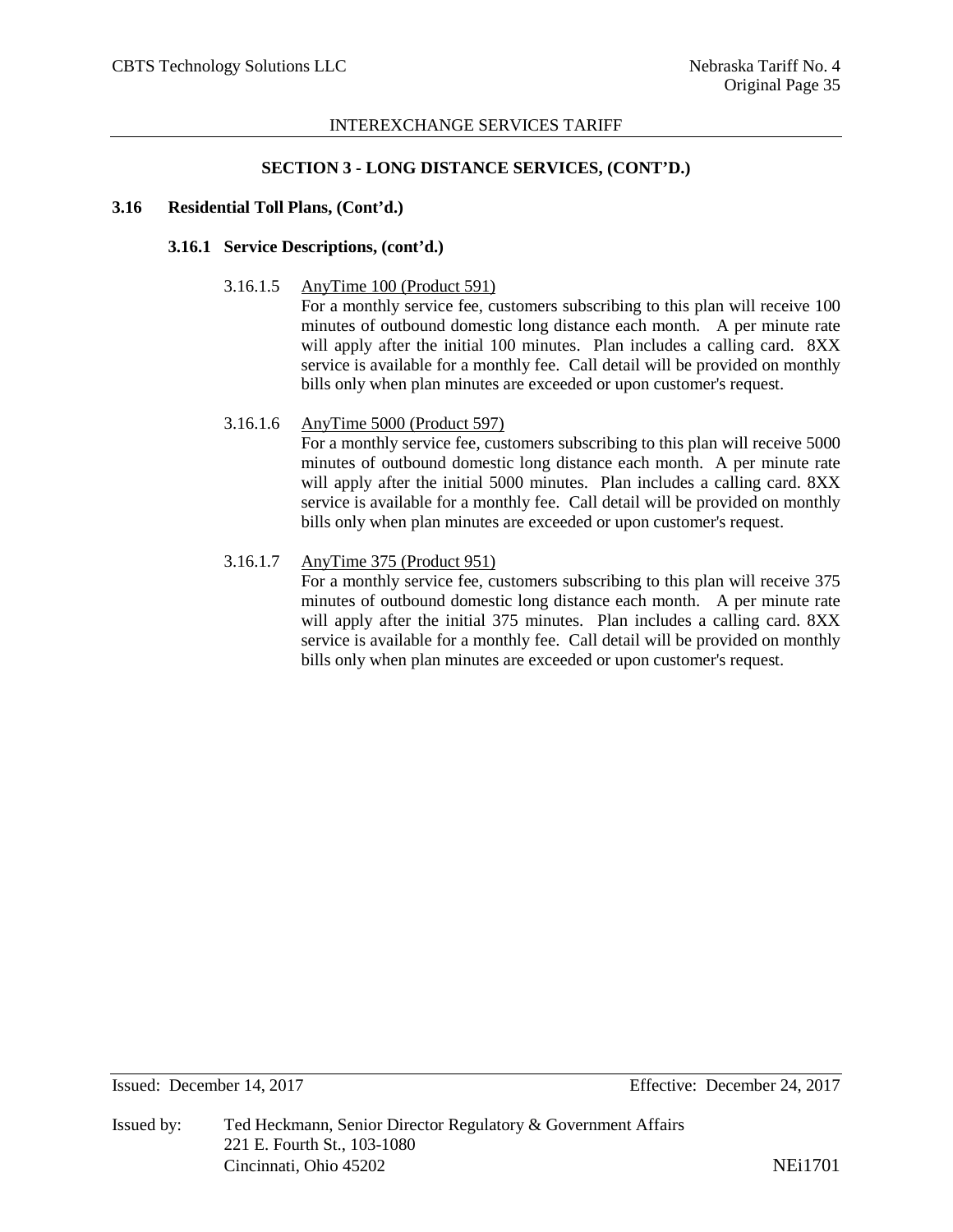## **SECTION 3 - LONG DISTANCE SERVICES, (CONT'D.)**

# **3.16 Residential Toll Plans, (Cont'd.)**

# **3.16.2 Rates and Charges**

3.16.2.1 AnyTime 500 (Product 64)

|          | 3.16.2.1 AnyTime 500 (Product 64)  |                                                                           |
|----------|------------------------------------|---------------------------------------------------------------------------|
|          |                                    | <b>Rates Per Minute</b>                                                   |
|          | $1+$ Outbound                      | \$0.06                                                                    |
|          | 8XX Inbound                        | \$0.06                                                                    |
|          | Monthly Service Fee: \$20.00       |                                                                           |
|          |                                    | Outbound rate applies after the first 500 domestic direct dialed minutes  |
|          | 3.16.2.2 AnyTime 750 (Product 189) |                                                                           |
|          |                                    | <b>Rates Per Minute</b>                                                   |
|          | $1+$ Outbound/8XX Inbound          | \$0.06                                                                    |
|          | 8XX Inbound                        | \$0.06                                                                    |
|          | Monthly Service Fee: \$30.00       |                                                                           |
|          |                                    | Outbound rate applies after the first 750 domestic direct dialed minutes  |
| 3.16.2.3 | AnyTime 1000 (Product 198)         |                                                                           |
|          |                                    | <b>Rates Per Minute</b>                                                   |
|          | $1+$ Outbound                      | \$0.06                                                                    |
|          | 8XX Inbound                        | \$0.06                                                                    |
|          | Monthly Service Fee: \$40.00       |                                                                           |
|          |                                    | Outbound rate applies after the first 1000 domestic direct dialed minutes |
|          | 3.16.2.4 Basic II (Product 368)    |                                                                           |
|          |                                    | Rates Per minute                                                          |
|          | $1+$ Outbound                      | \$0.10                                                                    |
|          |                                    |                                                                           |

8XX Inbound \$0.15 Monthly minimum usage charge: \$6.95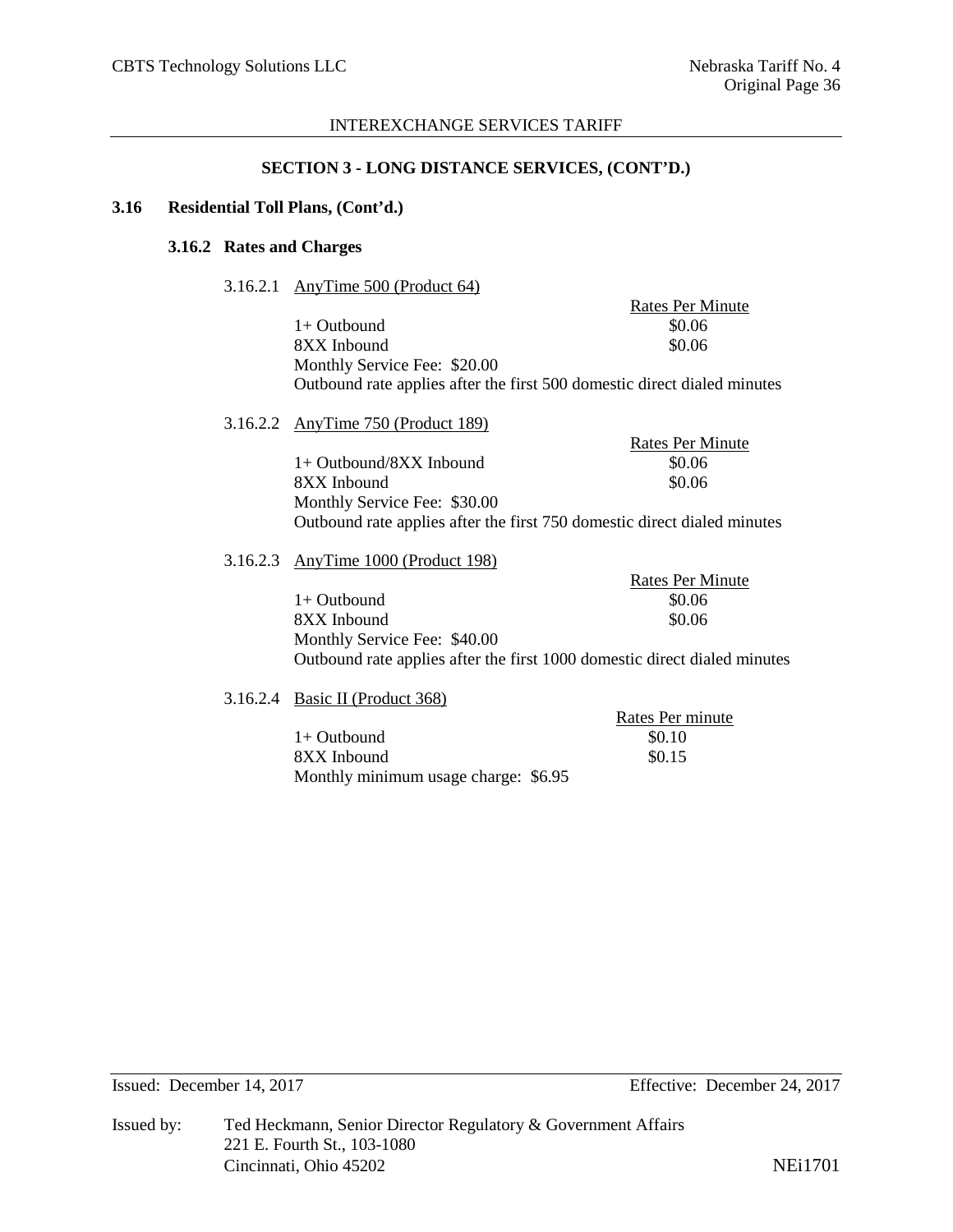#### **SECTION 3 - LONG DISTANCE SERVICES, (CONT'D.)**

## **3.16 Residential Toll Plans, (Cont'd.)**

## **3.16.2 Rates and Charges, (Cont'd.)**

## 3.16.2.5 AnyTime 100 (Product 591)

Rates Per minute<br>\$0.07 1+ Outbound \$0.07<br>8XX Inbound \$0.07 8XX Inbound Monthly Service Fee: \$10.00 Outbound rate applies after the first 100 domestic direct dialed minutes

| 3.16.2.6 AnyTime 5000 (Product 597) |                  |
|-------------------------------------|------------------|
|                                     | Rates Per minute |
| $1+$ Outbound                       | \$0.06           |
| 8XX Inbound                         | \$0.06           |
| Monthly Service Fee: \$200.00       |                  |

Outbound rate applies after the first 5000 domestic direct dialed minutes

3.16.2.7 AnyTime 375 (Product 951)

Rates Per minute<br>\$0.07 1+ Outbound \$0.07<br>8XX Inbound \$0.07 8XX Inbound Monthly Service Fee: \$15.00 Outbound rate applies after the first 375 domestic direct dialed minutes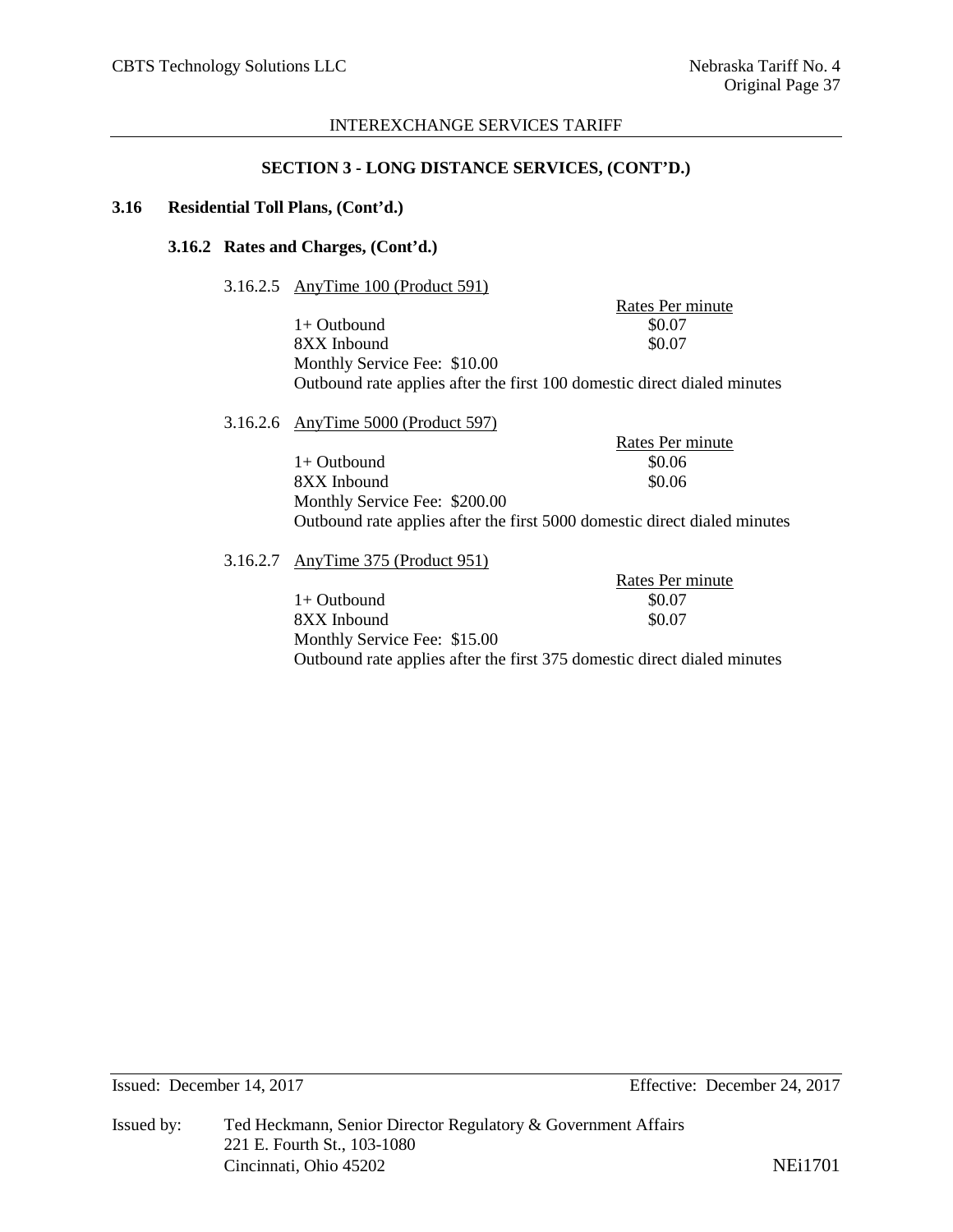## **SECTION 3 - LONG DISTANCE SERVICES, (CONT'D.)**

#### **3.17 Business Toll Plans**

# **3.17.1 Service Descriptions**

## 3.17.1.1 AnyTime 500 (Product 391)

For a monthly service fee, customers subscribing to this plan will receive 500 minutes of outbound domestic long distance each month. A per minute rate will apply after the initial 500 minutes. Plan includes a calling card. 8XX service is available for a monthly fee. Call detail will be provided on monthly bills only when plan minutes are exceeded or upon customer's request.

## 3.17.1.2 AnyTime 750 (Product 393)

For a monthly service fee, customers subscribing to this plan will receive 750 minutes of outbound domestic long distance each month. A per minute rate will apply after the initial 750 minutes. Plan includes a calling card. 8XX service is available for a monthly fee. Call detail will be provided on monthly bills only when plan minutes are exceeded or upon customer's request.

## 3.17.1.3 AnyTime 1000 (Product 395)

For a monthly service fee, customers subscribing to this plan will receive 1000 minutes of outbound domestic long distance each month. A per minute rate will apply after the initial 1000 minutes. Plan includes a calling card. 8XX service is available for a monthly fee. Call detail will be provided on monthly bills only when plan minutes are exceeded or upon customer's request.

#### 3.17.1.4 Business Basic II (Product 358) – Business

Customers subscribing to this plan will receive a \$.09 per minute rate on Intrastate 1+ outbound service. There is a monthly, minimum usage charge associated with this plan. Calls that will be applied to the minimum usage include inbound and outbound toll calls, calling card calls; collect calls, and operator-assisted calls. Plan includes a calling card.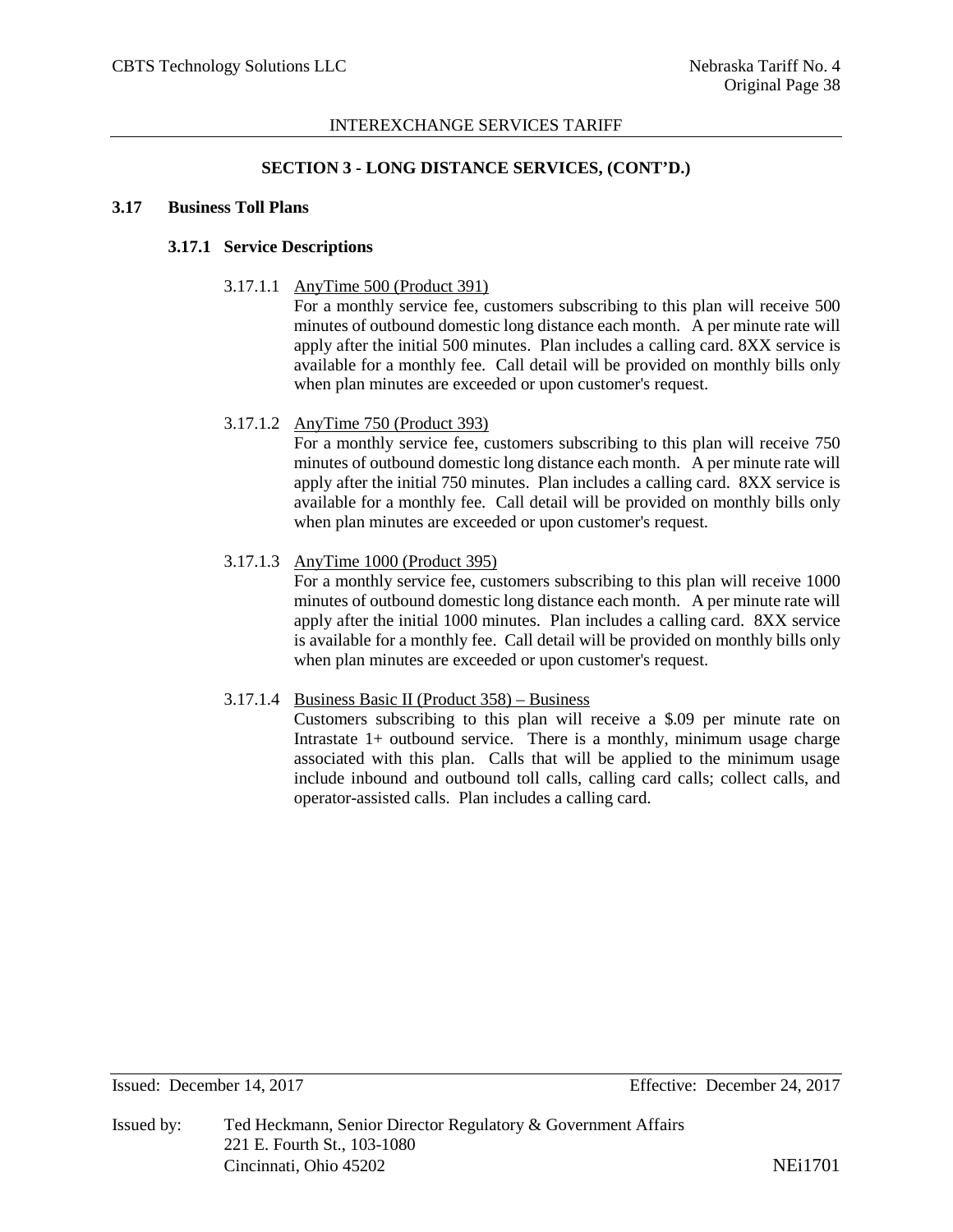#### **SECTION 3 - LONG DISTANCE SERVICES, (CONT'D.)**

## **3.17 Business Toll Plans, (Cont'd.)**

## **3.17.1 Service Descriptions, (Cont'd.)**

#### 3.17.1.5AnyTime 100 (Product 593)

For a monthly service fee, customers subscribing to this plan will receive 100 minutes of outbound domestic long distance each month. A per minute rate will apply after the initial 100 minutes. Plan includes a calling card. 8XX service is available for a monthly fee. Call detail will be provided on monthly bills only when plan minutes are exceeded or upon customer's request.

## 3.17.1.6 AnyTime 375 (Product 948)

For a monthly service fee, customers subscribing to this plan will receive 375 minutes of outbound domestic long distance each month. A per minute rate will apply after the initial 375 minutes. Plan includes a calling card. 8XX service is available for a monthly fee. Call detail will be provided on monthly bills only when plan minutes are exceeded or upon customer's request.

## 3.17.1.7 AnyTime 4000 (Product 475)

For a monthly service fee, customers subscribing to this plan will receive 4000 minutes of outbound domestic long distance each month. A per minute rate will apply after the initial 4000 minutes. Plan includes a calling card. 8XX service is available for a monthly fee.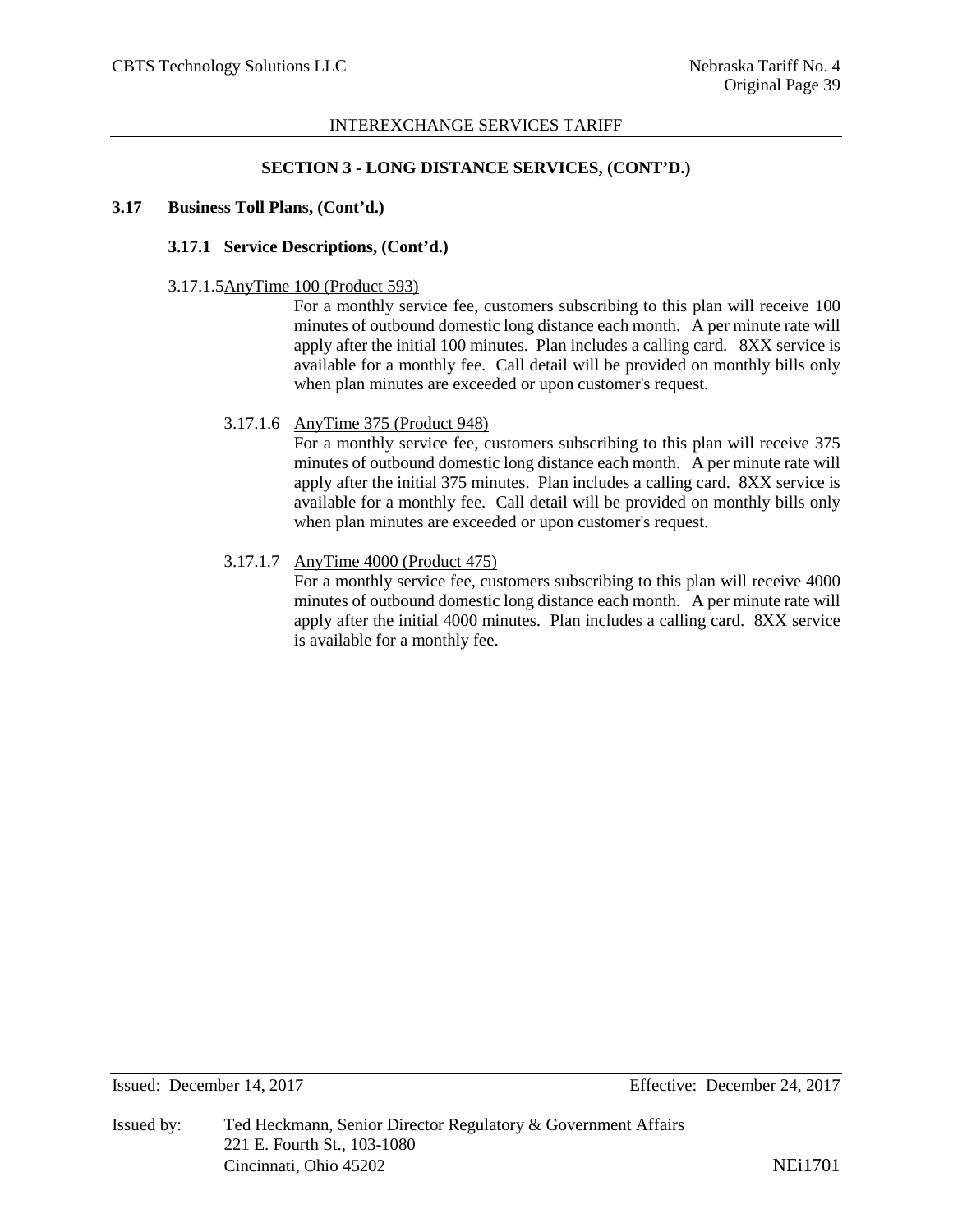#### **SECTION 3 - LONG DISTANCE SERVICES, (CONT'D.)**

## **3.17 Business Toll Plans, (Cont'd.)**

# **3.17.2 Rates and Charges**

3.17.2.1 AnyTime 500 (Product 391)

Rates Per Minute  $1+$  Outbound  $$0.06$ 8XX Inbound \$0.06 Monthly Service Fee: \$20.00 Outbound rate applies after the first 500 domestic direct dialed minutes

3.17.2.2 AnyTime 750 (Product 393)

Rates Per Minute  $1+$  Outbound  $$0.06$ 8XX Inbound \$0.06 Monthly Service Fee: \$30.00 Outbound rate applies after the first 750 domestic direct dialed minutes

3.17.2.3 AnyTime 1000 (Product 395)

Rates Per Minute  $1+$  Outbound  $$0.06$ 8XX Inbound \$0.06 Monthly Service Fee: \$40.00 Outbound rate applies after the first 1000 domestic direct dialed minutes

#### 3.17.2.4 Business Basic II (Product 358)

Rates Per minute  $1+$  Outbound  $$0.09$  $8XX$  Inbound  $$0.15$ Monthly minimum usage charge: \$6.95